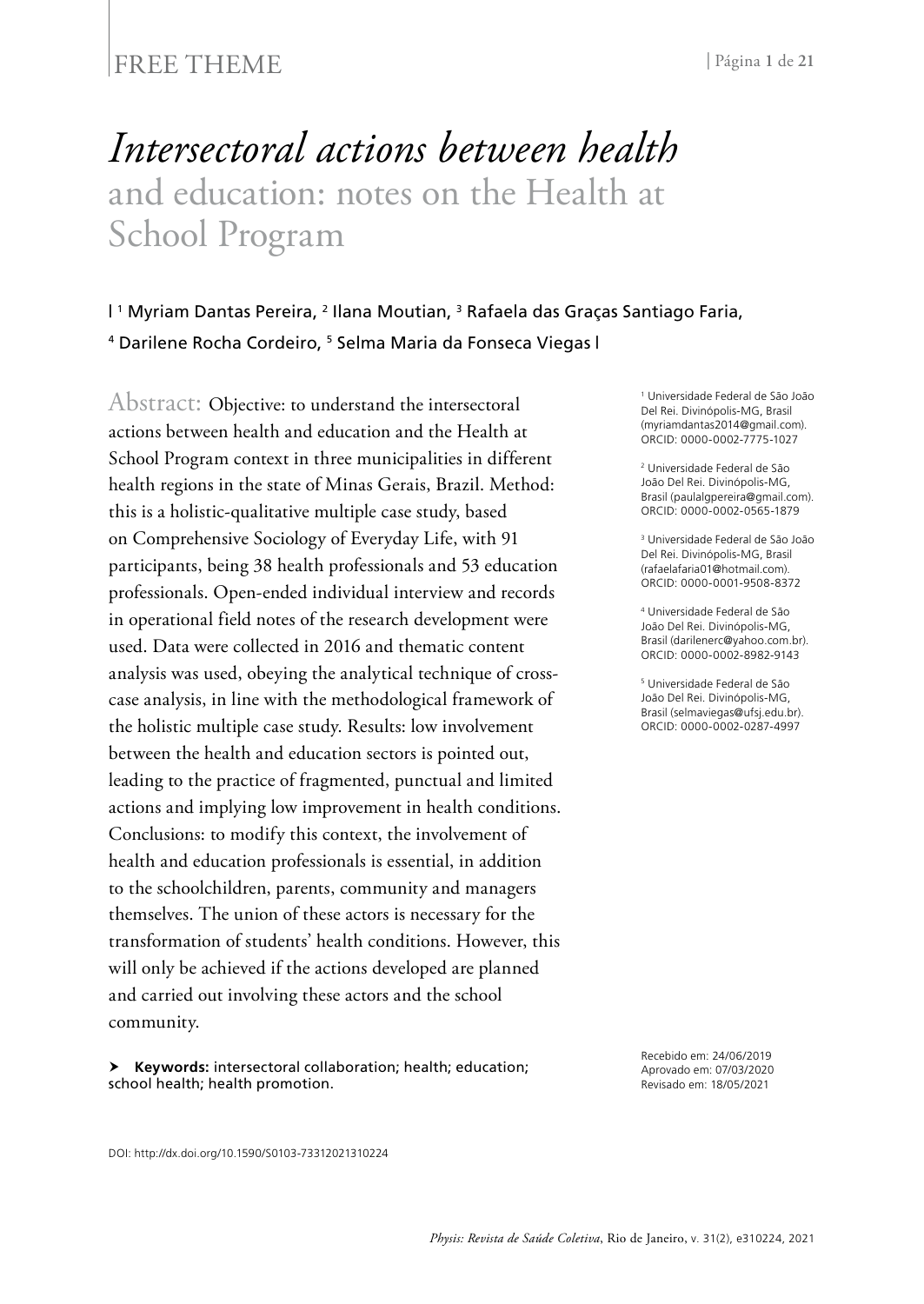### Introduction

Centralized, vertical, fragmented and divided public interventions by sector are no longer sufficient to solve the population's health requirements. To meet health demands, the establishment of bonds, an exchange of knowledge, potential and experiences between the actors and the public services involved is considered, defragmenting the actions and services with the aim of promoting and enhancing cooperative, resolving and articulated networks (DIAS; VIEIRA; SILVA et al., 2016). Intersectoriality needs to happen in an articulated way and integrate public policies for more significant effects on the population's quality of life. From this perspective, intersectoral action allows the subject to be fully served, guaranteeing the right to health and life with more quality (VIEGAS; PENNA, 2015).

As an intersectoral strategy, the Health at School Program (PSE – *Programa Saúde na Escola*) was established by Decree 6,286 of December 5, 2007, which integrates actions by the Ministry of Health and the Ministry of Education with the execution of simultaneous work to obtain impactful results on the determinants of health-disease and the promotion of better quality of life. This program provides students in the public school system with greater access to health interventions through health promotion activities, prevention of risks and injuries, coping with social vulnerabilities and problems associated with the learning process (BRASIL, 2007; BRASIL, 2009).

The school plays an important role in promoting and protecting students' health (GONDIM; SOUTO; MOREIRA et al., 2015). Its space allows students, parents, teachers and employees to meet, allowing the operationalization of PSE. This program aims to expand health actions, aimed at students, from the difficulties listed in the school routine, articulating health and education, developing actions to prevent risks and injuries, health promotion, and care. Comprehensiveness, territoriality and intersectoriality are principles that underlie the Program (SOUSA; ESPERIDIÃO; MEDINA, 2017). Through health education work, it is possible to enable the adoption of healthy life behaviors allowing an adequate development, in addition to the significant reduction of diseases (LÓPEZ; FIERRO; MONTOYA et al., 2016).

Health and education are an instrument capable of providing empowerment and social transformation. For this, a collective effort between sectors is necessary in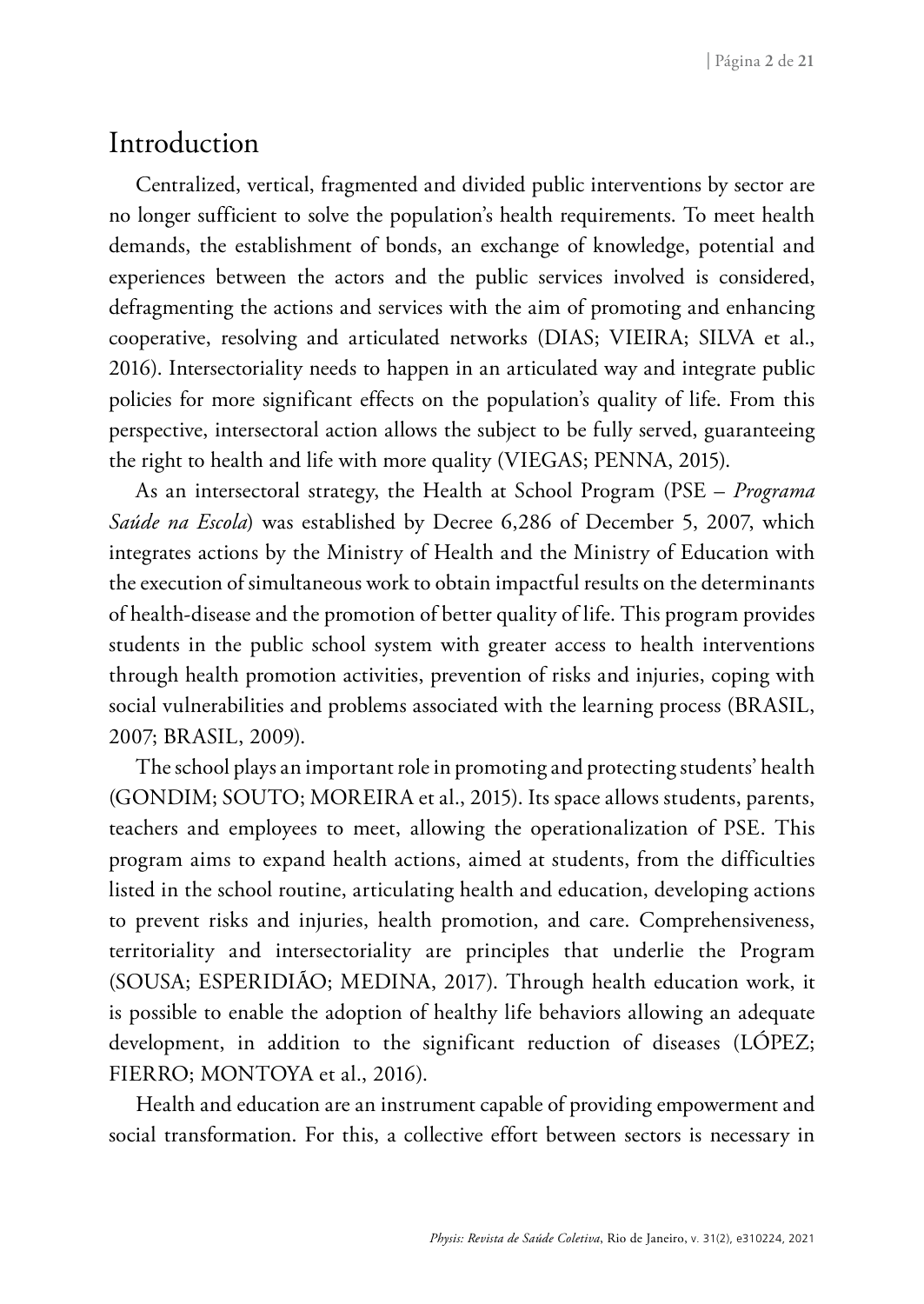order to develop comprehensive and integrated practices (RIBEIRO; RIBEIRO, 2015). Empowering involves the human condition and what the human being has to teach us, "urging us to change our gaze and direction, teaching us that instead of trying to standardize people, it is necessary to encourage each human being, involving their power" (NITSCHKE et al., 2017, p. 10).

Although its advantages and uses are recognized, intersectoral work is not always effective or easily achieved, due to the different agendas of priorities in the health and education sectors or even due to the lack of information from teachers on health issues, many without necessary training for the development of educational actions due to the complexity of students' demands (MONTEIRO; BIZZO, 2015). The lack of resources and trained professionals ends up influencing the actions developed in the school universe, which highlights the need for interdisciplinary work and intersectoral collaboration (SOARES; LEITE, 2015).

The lack of articulation of actions between health and education professionals can impair the monitoring of students, in addition to affecting the performance of PSE activities, as intersectorality is an important pillar for this program (BRASIL; SILVA; SILVA; RODRIGUES et al., 2017). Planning and carrying out PSE actions must be done in an intersectoral way, in order to achieve a more just and healthy reality, with the creation of spaces where students, teachers, health professionals and the community participate (CHIARI; FERREIRA; AKERMAN et al., 2018).

In this context, the question is: how are intersectoral actions developed between health and education and what is the context of PSE in municipalities of Minas Gerais? What is the participation of Primary Health Care professionals and public and district schools in PSE actions? Do the actions developed in PSE indicate intersectorality?

This study aimed to understand the intersectoral actions between health and education and the Health at School Program context in three municipalities in different health regions in the state of Minas Gerais, Brazil.

### Methods

This is a holistic-qualitative multiple case study (YIN, 2015), based on the Comprehensive Sociology of Everyday Life theoretical framework (MAFFESOLI, 2010).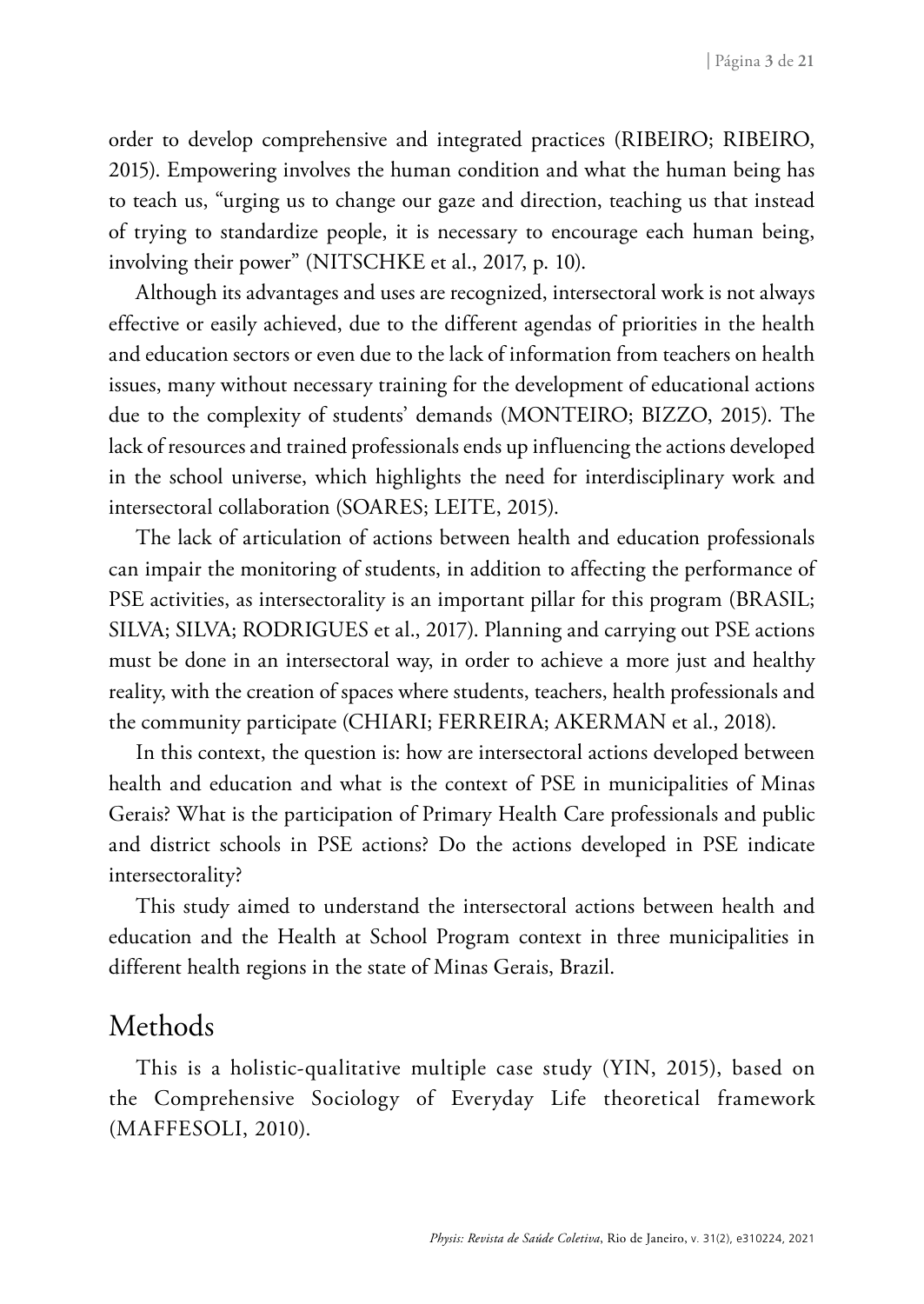The case study method, in the qualitative approach, allows the researcher to study the phenomenon (the case) covering the entire context in which it is inserted and deeply understanding how the individual experiences each situation. By combining several single case studies, carried out separately completely in the same research, it becomes known as a multiple case study. The study of multiple cases is considered more robust, as it increases the ability to generalize the results, since it increases the chances of finding similar results due to data saturation in the various cases, following the logic of literal replication (YIN, 2015). This multiple case study is holistic in that it presents a single unit of analysis (YIN, 2015): the context of integration between health and education and (non) adherence to PSE.

Comprehensive Sociology of Everyday Life proposes the use of sensible reason in order to offer another view on human relations. It enabled analysis and understanding of intersectoral actions in education and health professionals' daily lives from three different realities, involving different views and the context of intersectoral work with or without adherence to PSE. For this analysis, it was necessary to have a balance between reason and feeling, since a single event is open to several explanations in different realities that bring similar results. Living is heterogeneous and plural, requiring a broad and comprehensive understanding that, in this study, encompasses intersectoral actions for on-site care and health promotion in students' lives. For that, it is necessary to be attentive to simple and small things (MAFFESOLI, 2010), "to the way of life of human beings that shows itself in daily life, expressed by their interactions, beliefs, values, symbols, meanings, images and imagery, thus outlining their process of living, in a movement to be healthy and get sick, punctuating their life cycle" (NITSCHKE et al., 2017, p. 8).

The study was carried out in three municipalities in Minas Gerais, Brazil: Curvelo, Itapecerica and Sete Lagoas, belonging to different health regions. The scenarios are composed of municipalities classified considering the quantitative population parameter: small (<50 thousand inhabitants), medium (between 50 thousand and one hundred thousand inhabitants) and large (> 100 thousand inhabitants).

The municipality of Curvelo is located in the central region of Minas Gerais and has an estimated population of 79,401 inhabitants (IBGS, 2016). The city has joined PSE since 2014 and the program is developed in two district schools. It has a total of 16 teams from Family Health Strategy (FHS), corresponding to 87.5% coverage, 14 public schools and seven district schools. The city of Itapecerica, located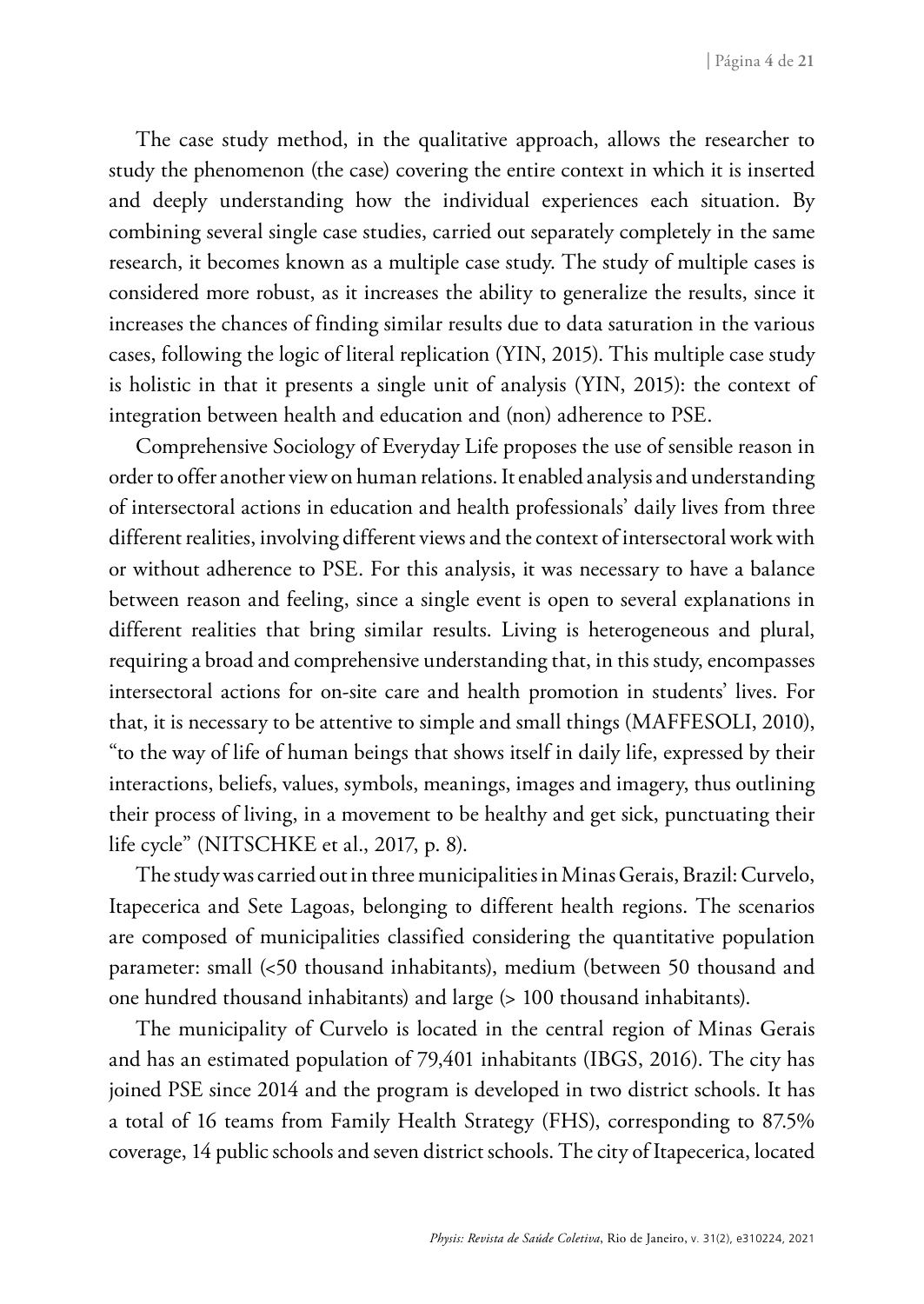in the central-western region of Minas Gerais, during the period of data collection of this study, did not have adherence to PSE. It has an estimated population of 22,134 inhabitants (IBGS, 2016), with five FHS, corresponding to 70.3% coverage, seven public schools and six district schools. The city of Sete Lagoas, located in the metropolitan mesoregion of Belo Horizonte, has been a member of PSE since 2013, currently with 100% coverage. Its estimated population is 234,221 inhabitants (IBGS, 2016). It has 45 FHS teams, ten Primary Health Care Units (PHC), 30 public schools and 41 district schools (Field Notes (FN)).

As it is a program developed jointly between health and education, 91 professionals from both sectors participated in the study, 38 of them from health and 53 from education (of the 91, 28 are from Itapecerica; 38, from Sete Lagoas and 25, by Curvelo). Of the total number of participants, 76 (83.52%) were female, had a mean age in health of 35.4 years and, in education, 45.6 years. The length of experience in health has an average of 7.1 years and, in education, 19.5 years. As for participants' position and role, two doctors, seven nurses, three nursing technicians, 14 community health workers, four dental surgeons, two oral health assistants, one psychologist, six directors, seven deputy directors were included, seven school supervisors, 28 teachers, three general service assistants, three district health and two education departments, two PHC and PSE coordinators. The inclusion criterion adopted was having one year or more of experience in the role/position and, by exclusion, professionals being away from work on the date of data collection.

The sources of evidence were an open-ended, intensive, individual interview, recorded and transcribed in full and records in operational field notes (FN) for research development. Field notes, as a source of evidence, are essential elements in the preparation of operational research records during fieldwork and continue until analysis (YIN, 2015).

The data were collected from June to August 2016. Data collection locations in the municipalities were determined was based on a random drawing of FHS units and of public and district schools with or without adhesion to PSE. In Curvelo there was a public school, two district schools and three FHS teams. In Itapecerica, a public school, three district schools and two FHS teams. In Sete Lagoas, two public schools, three district schools and two FHS teams (FN). The interview was conducted individually through a semi-structured script. A priori, a pretest was carried out with the interview script. The guests were approached at the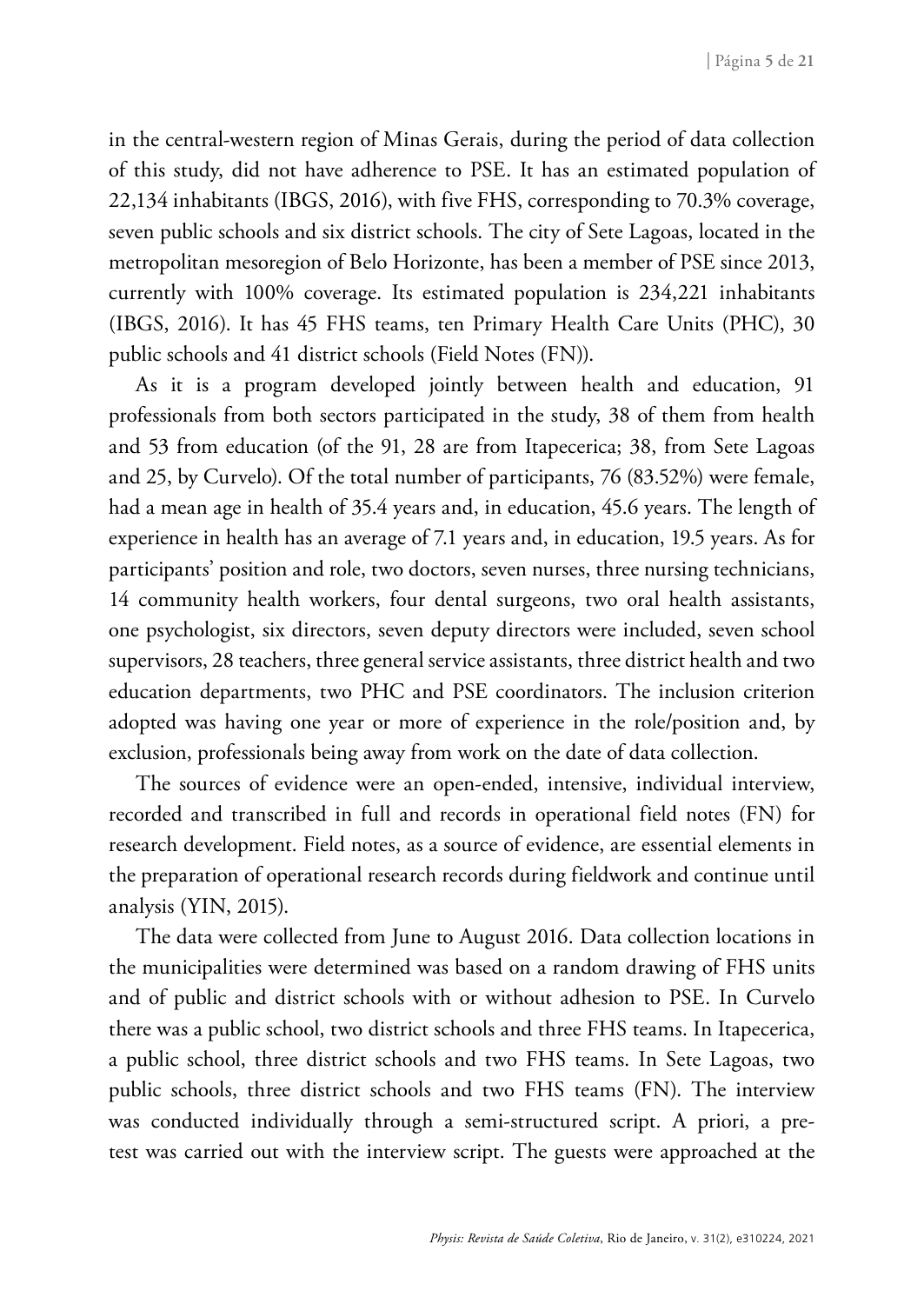workplace, where they were informed about the risks and objectives of the study. After voluntary consent, all signed the Informed Consent Form and only one guest denied participation in the research. The interviews were conducted in a reserved place, with the presence of only the interviewer and the interviewees, had an average duration of 12 minutes and 16 seconds and were recorded with prior authorization. To ensure confidentiality of information and participants' anonymity, alphanumeric codes were used: respondents from the education sector were identified by the letter E, and those from the health sector were identified by the letter H, plus the number of the interview sequentially  $(E_1, E_2, H_1, H_2,$  etc).

In order to meet the criteria of qualitative research, initially, the number of participants was not defined and data collection was ended after identifying literal replication in each case and in the amount of the three cases (YIN, 2015). After the literal replication was verified, two or three more interviews were carried out in each municipality, confirming data saturation and determining the end of collection.

All interviews were transcribed in full and preserved to obtain paralinguistic information. Although the transcript was not returned to participants for comments and corrections, they were consulted, after the interviews, regarding the permission to use all the information collected.

Thematic content analysis was used (BARDIN, 2011), defined by the semantic criterion, according to pre-analysis, material exploration, treatment of results, inference and interpretation.

Pre-analysis aimed to make operational and systematize the initial ideas through text skimming. Exploration of material consisted of coding and categorizing the data obtained. Coding was performed by "coding operations" (BARDIN, 2011), consisting of "transcription of specific characteristics, allowing to achieve a representation of content or its expression" (BARDIN, 2011)/ in other words, the effectiveness of decisions made in pre-analysis, i.e., what represents the meanings expressed in a text skimming, in addition to precise and comprehensive reading. Categorization consisted, first, in the classification of textual elements by differentiation and, later, by grouping by means of the common characteristics or meanings of these elements (BARDIN, 2011).

In material exploration by coding, indexing and the elaboration of registration units. These indexes were determined according to each subject related to PSE and intersectoral actions, which were converged in groups that formed the category "Intersectoral actions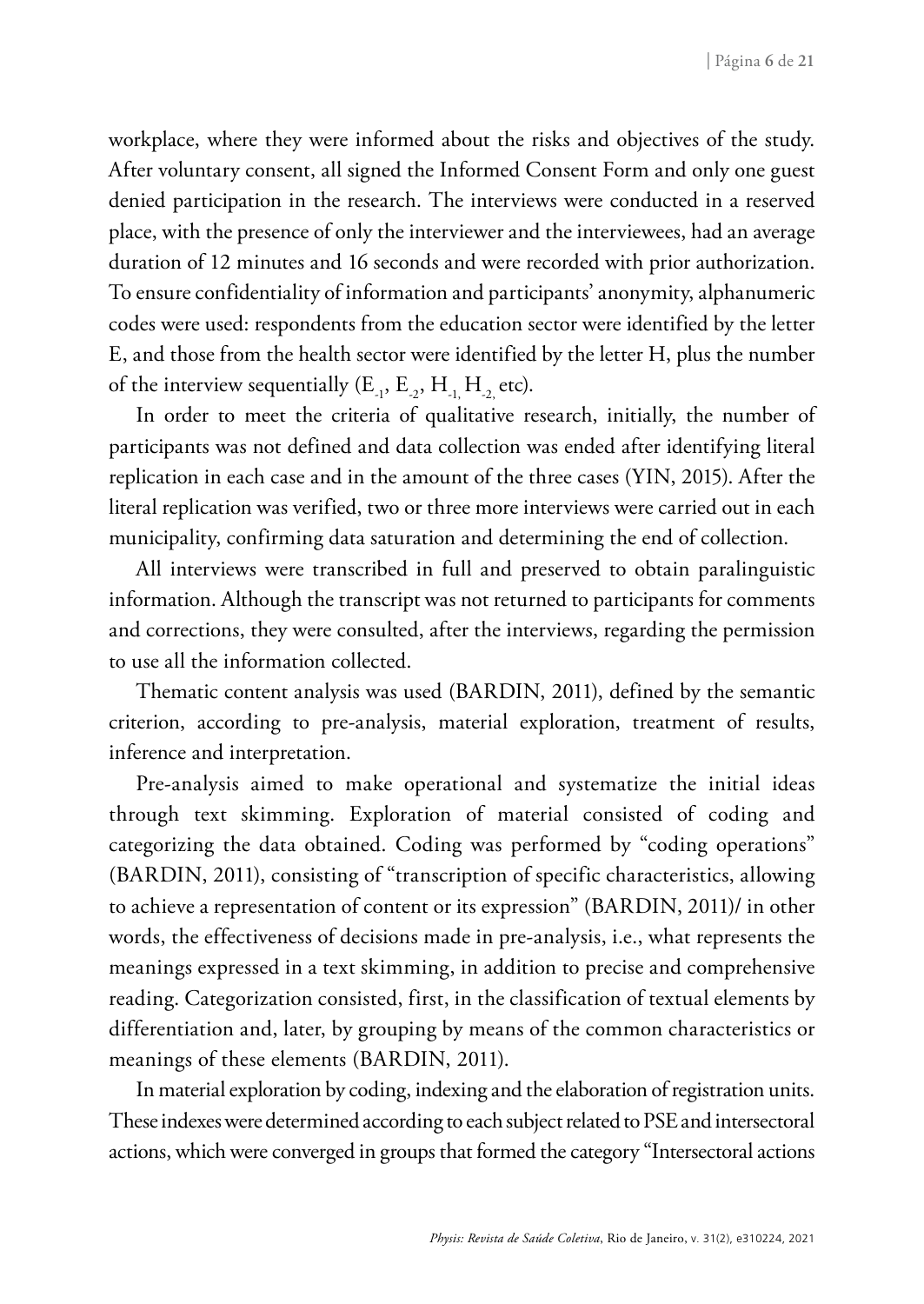between Health and Education: notes for the Health at School Program", checking the data compilation data by approximating the meanings, by data convergence or literal replication in participants' speeches. Categorization consisted of classifying and grouping the registration units by divergence or convergence of results. The last phase consisted of treatment of results, inference and interpretation (BARDIN, 2011).

Data analysis was in line with the analytical technique of cross-case analysis (YIN, 2015), which is based on this study considering three individual cases that were previously conducted with a single unit of analysis "pre-designed in the same study" (YIN, 2015), "which replicated in relation to each other" (YIN, 2015) literally due to data similarity. The conduct of crossed cases was based on meaning interpretation according to thematic content analysis (BARDIN, 2011), providing a compilation of the data of the three cases in this study.

This study was approved under Opinion 1.536.529, CAAE 54705016.5.0000.5545 and by the Institutional Review Board of the State Department of Education of Minas Gerais, being developed in accordance with Resolution 466/2012 of the Brazilian National Health Council (*Conselho Nacional de Saúde*).

#### Results

PSE implementation activities included the articulation between the two sectors with a view to preventing risks and injuries. According to research participants, notes of health promotion in the school community and health education emerge:

> PSE is an extremely intelligent strategy in which education and health are believed to go together. Mainly, if you implement health promotion and education actions at schools. It is a more conducive place for you to see results when it comes to health. Parents, they become more interested, we can observe this. Students feel more open because few adolescents, even in their early teens, seek health care. At school, as they are of the same age group, we see a greater impact and greater interest when we are going to develop certain actions. (H-31 Curvelo)

> It is of great importance because the school does not walk alone, it needs health; boys, children need to be well not only physically, but mentally, emotionally, so everything is related, connected. (E-1 Itapecerica)

Research participants point to the need for intersectoriality in daily health and education:

> Because health is not only health that has to be involved, it has to involve other sectors, and the school is an ideal place. (H-28 Seven Lagoons)

It is Health integrated into education. (E-15 Itapecerica)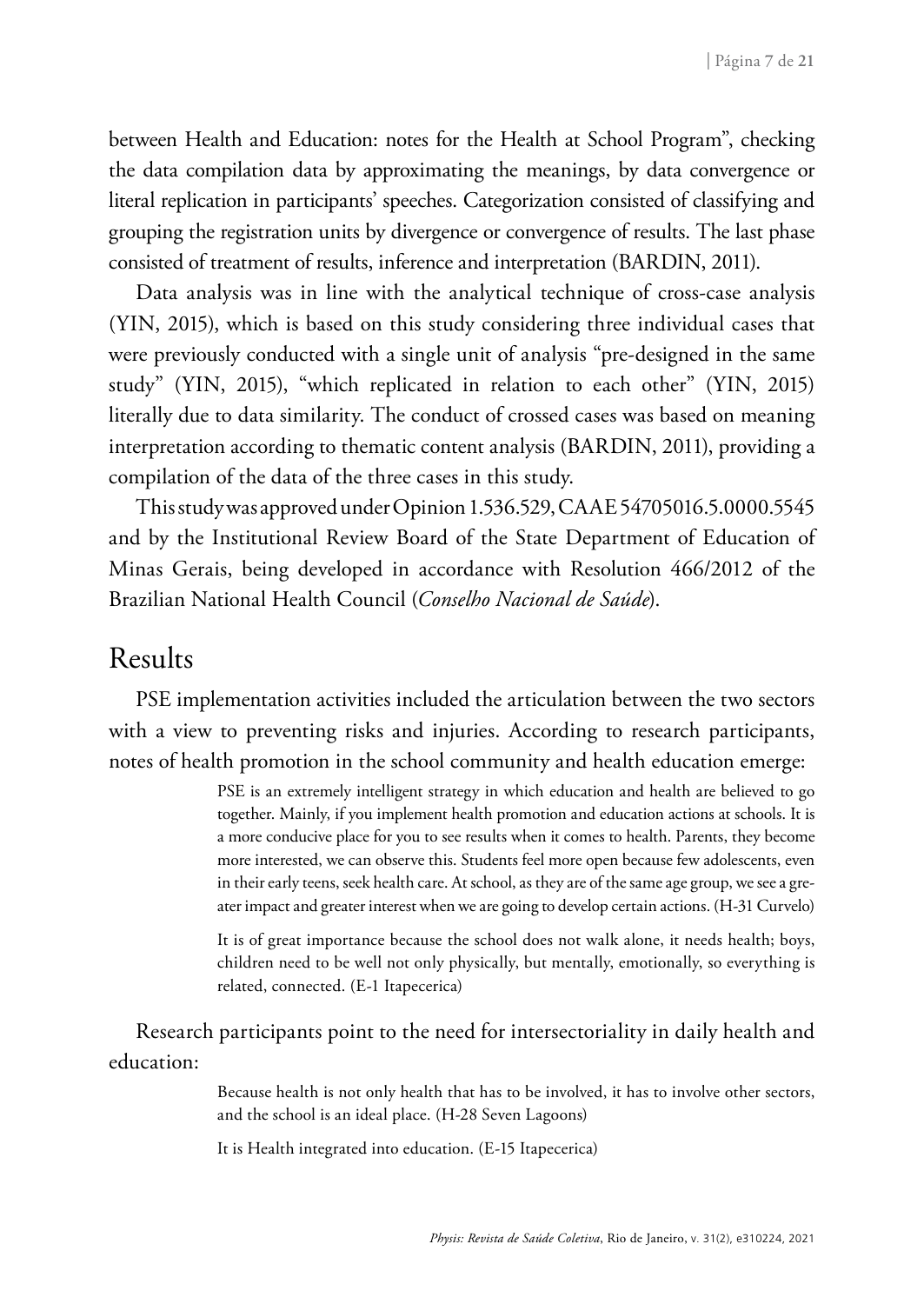I think you can only win, you know, health is our main point; without health, we do not study, do not walk, do nothing. I think that PSE is a very valuable partnership, it has to be, yes! Health and education is everything! (E-29 Sete Lagoas)

The partnership between health and education is argued and justified to prevent risks and promote health:

> I believe that partnership is to see the difficulties we have at schools and to come to prevent it. I think the most important thing would be the integration of the two departments, health and education, because health to link needs education, and education needs health, so the two sectors have a very strong connection. (E-3 Itapecerica)

> We have a very good partnership with the Department of Education, because if health works without education and education without health, it doesn't work?! (H-32 Curvelo)

> The city needs it (PSE), our children need it, the teachers need it. [...] May God bless, that enter the minds of managers because we need this union and that it be so direct, not only campaigns of this or that, like we see vaccination campaigns, and only put the campaigns, and where's the health? That they leave the room, the table. (E-3 Itapecerica)

#### The importance of PSE for students emerges, including the most needy:

A project (PSE) of this greatness at school is very important, even to wake up children. We have millions of projects that we develop in the cultural area, literature, in the Portuguese Olympics. But we have to look for more partnerships to adopt schools. (E-6 Itapecerica)

The importance is for the school and for students, especially the most needy, who do not have as much assistance, it would then be an investment by the government. (E-15 Itapecerica)

The need for more integration between health and education, not only in specific actions, but to enable more access to health:

> Health and education go together, I think there should be more participation. (E-8 Itapecerica)

> In reality, we do not have much openness and, thus, access to health care. What comes to us? We already had, here at school, fighting dengue, now it's the focus, it was brushing. But they do not give much openness within this health, so, the school and the institution do not have access, understand? (E-5 Itapecerica)

Participants emphasized the lack of action by FHS teams at schools in a municipality without adhering to PSE:

> Currently, in this FHS team we have no connection with Education, we do not work at schools. We know it exists. (H-1 Itapecerica)

> That they come to school more, that they try to find out what problems have affected our school the most with regard to health. (E-1 Itapecerica)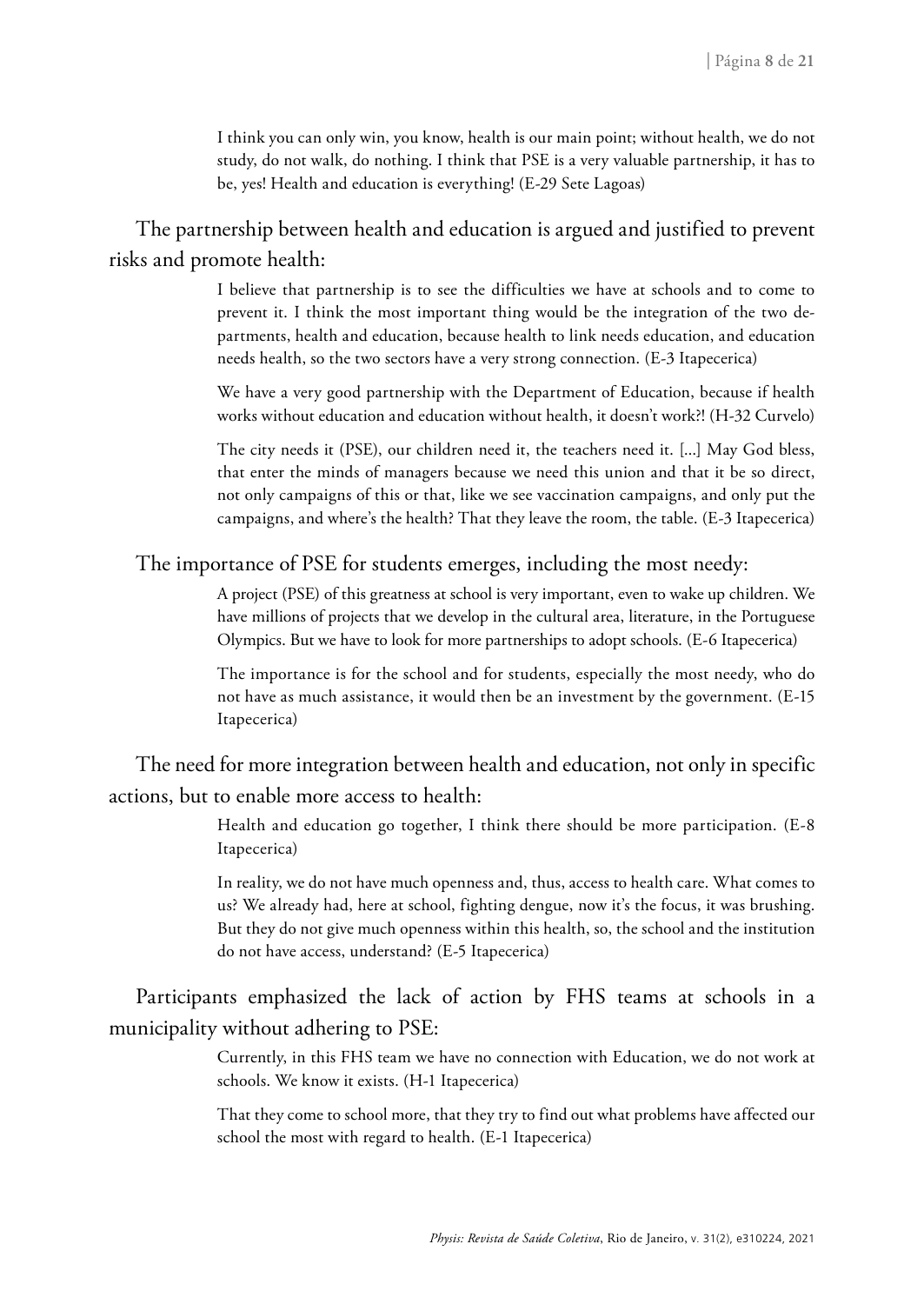We participate together, sit together, decide what we are going to do, there is not! It is complicated here, even going back to FHS, as it is divided by neighborhoods and being served in your neighborhood, they don't even serve you here. It's okay that this is democracy, it's part of it, but it doesn't justify it, if you have an emergency, they won't assist you. (E-3 Itapecerica)

I don't see that relationship. The only time I saw it was two years ago when there was an HPV vaccination campaign. Very little! The performance of health center employees with the school is weak. (E-13 Itapecerica)

It is not only here, in our FHS team, that there is a deficiency in this field, you know? There is no work that is done together with schools. (H-4 Itapecerica)

However, with intersectoriality, activities take place even without adhering to PSE:

> At schools, they do a lot of campaigning, just like there was an outbreak of dengue, then, we did a dengue campaign, the dentist came to teach children how to brush their teeth; and groups for the prevention of sexually transmitted diseases and drug use. Generally, each FHS team goes to the school in the area covered. (H-3 Itapecerica)

The priority is children as the focus of action in the education and health sectors:

Health personnel should go to school more, because we are working with children ... The priority is children; health and education go together. (E-8 Itapecerica)

With intersectoriality, it is possible to intervene on the determinants and act on behaviors that can be modified:

> At school, you are involving health in learning, you are richer. Working on changing habits, preventing diseases, then, at school, you get children, you get adolescents, I believe that the modification of being, of acting, is better. (H-32 Curvelo)

Participants reported that management implies intersectorality:

I think that with the will of management and politics, so that we can work because, if not, there is no point in wanting to do it together, if we cannot do it, there is no resource or support. [...] it had to be an action from above, they have to make arrangements for us to work. (H-7 Itapecerica)

Things do not depend only on CHWs, on CHWs' will, even on nurses, because, like it or not, there is a hierarchy that must be followed. So, many things we want to do, but there is no material, this lack of support, organization, resources. (H-5 Itapecerica)

The need for intersectoriality is evident in order to achieve the expanded concept of health:

> Great opportunity to talk about our needs, what is active and what can be improved in education and health. The two sectors go together so that children can learn better. The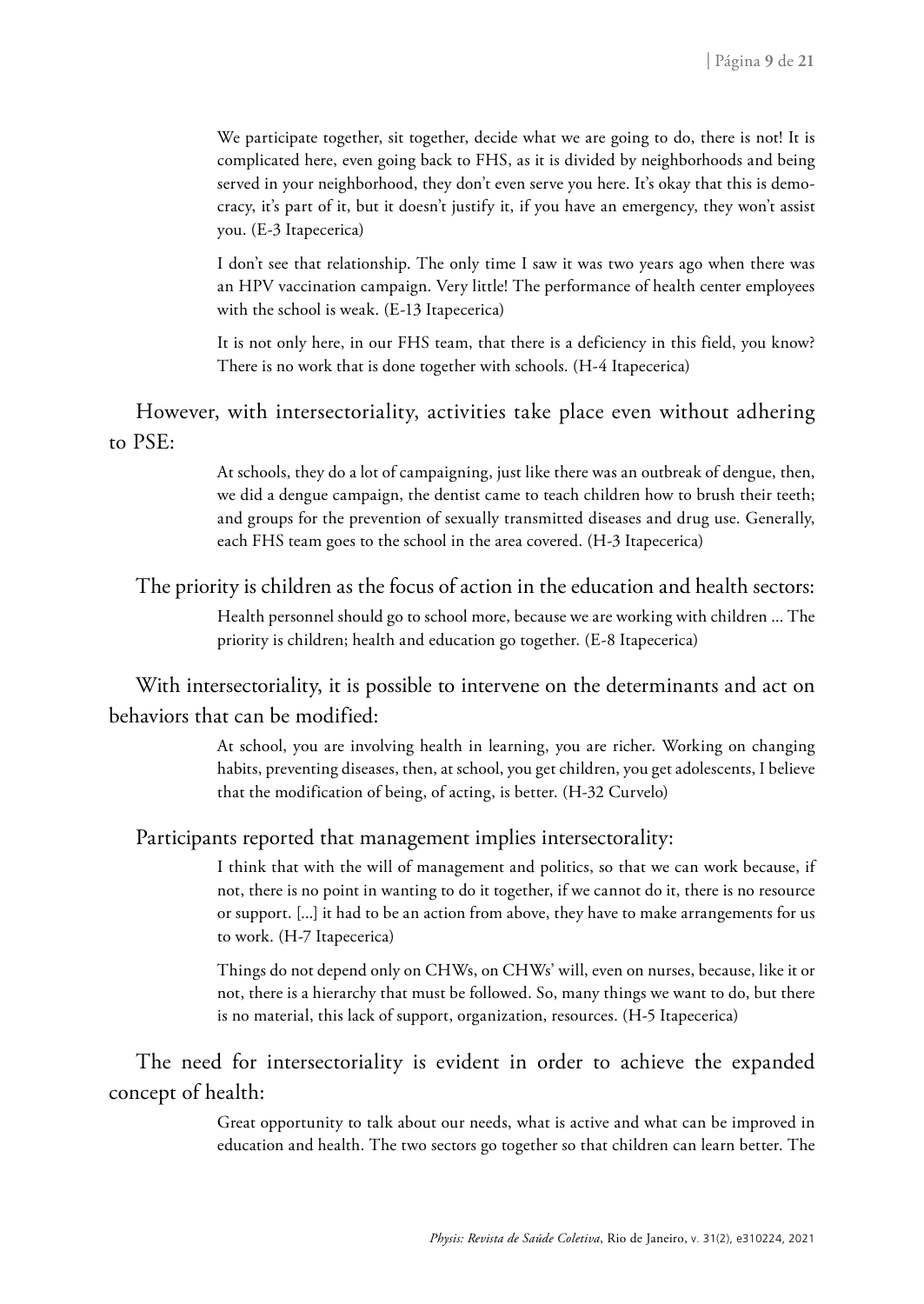need I find would be for us to always emphasize the physical and mental health of children so that we can reach our goal, which is... what is our goal? Let children learn. So, for them to learn, it is necessary that they have a good quality of life. What does quality of life involve? Education, health, housing and food, so we depend a lot on health for students to achieve the desired learning. (E-1 Itapecerica)

Health is the main reason because we, having health, we have everything. For children, for us, health comes first! (E-10 Itapecerica)

I think that PSE is an education itself. Health is a whole, it is a physical, mental and social well-being that is linked to human beings all the time. (E-50 Curvelo)

The possibility of changing people's awareness by making their focus on prevention and promotion. I think the big role and the big change that has to happen is for people to prevent themselves and not just treat. (H-22 Curvelo)

Integration with the family emerges as an indication for the success of PSE:

OPSE would have to be developed in partnership with the family, it has to bring the family into the school because we pass it on to students and they pass it on inside the house. Family has to be together for them to understand what is happening. (E-49 Curvelo)

I believe that this partnership between education, school, family, health will continue (E-50 Curvelo).

The results of this study point to the importance of PSE, which brings health and education together, enabling the development of health actions in the school environment. However, although it has 100% adherence to PSE, the municipality of Sete Lagoas showed less proximity to the health sector, when compared to Itapecerica, without adhering to PSE, distancing itself from the proposal of this program. In Itapecerica, the actions developed at schools by health and education professionals are similar to those developed in Sete Lagoas, with a focus on preventing preventable diseases, combating dengue, oral health and sexual health (FN).

Considering the single unit of analysis "the context of integration between health and education and (non) adherence to PSE", adopted for the three cases, it is considered that the literal replication in the cases, conferred by data saturation and an analytical generalization in a multiple case study leads to understanding that integration between these sectors takes place in the scenarios studied, in the actions mentioned above, even if the municipality does or does not adhere to PSE, which can confer external generalization to realities similar to the scenarios studied.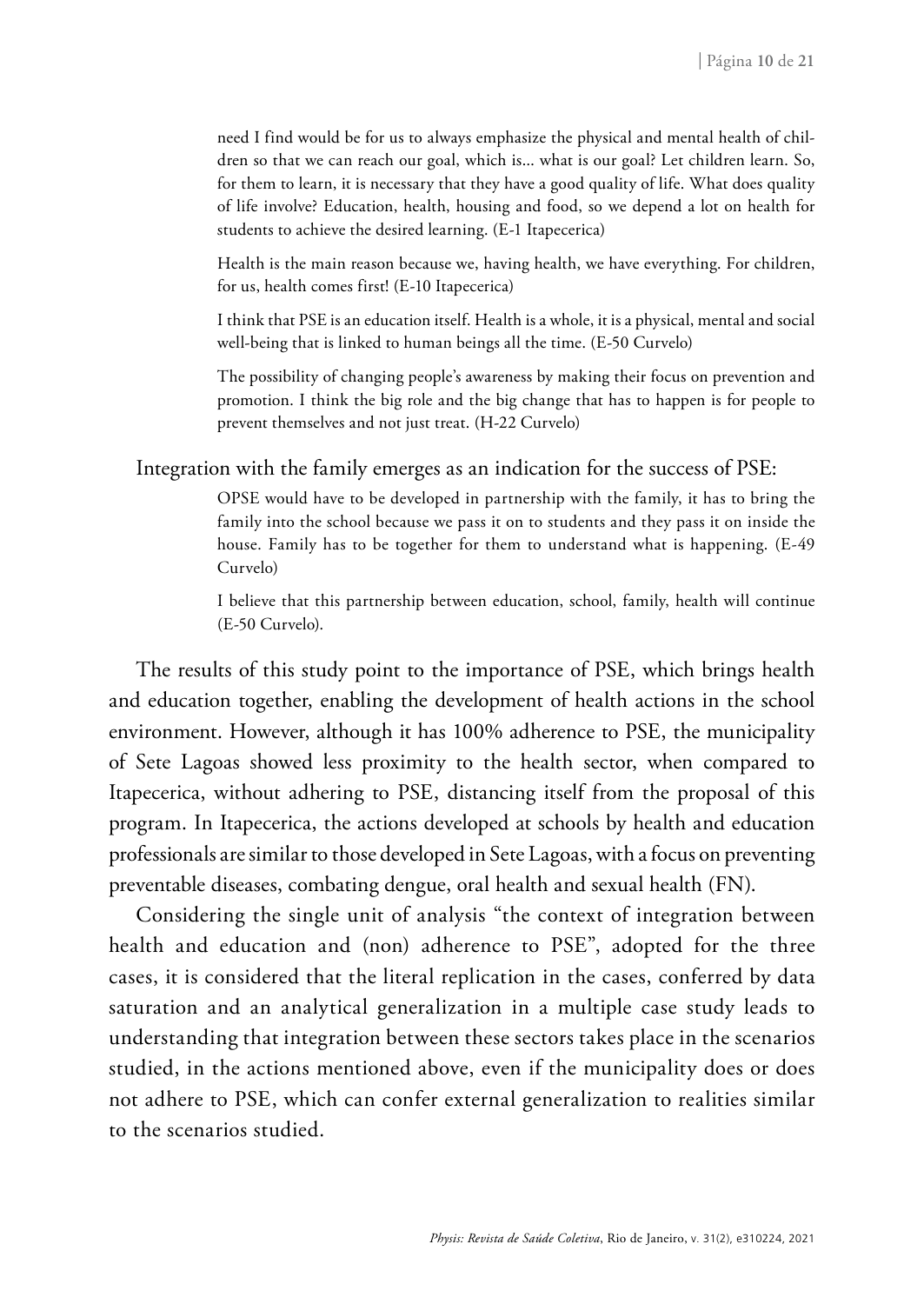#### Discussion

Health is not done alone. To promote health and prevent risks and injuries, it is essential that other sectors act for comprehensive and intersectoral care (PERES; GRIGOLO; SCHNEIDER, 2017). Intersectoriality is an important strategy for promoting students' health (FARIAS; SÁ; FIGUEIREDO et al., 2016). It proposes an articulation of knowledge, potential and experiences of subjects and different sectors (DIAS; VIEIRA; SILVA et al., 2016).

Intersectoriality consists of developing actions that positively impact the lives of people and communities. These actions need to be planned, in an articulated and joint way, involving the knowledge and experiences of the different sectors. Intersectoral work requires sharing knowledge and actions with a view to improving the population's quality of life, achieving health promotion (PERES; GRIGOLO; SCHNEIDER, 2017).

The partnership between education and health enables the adequate development of individuals. For this, it is necessary a collective action seeking to work the actions carried out jointly (PEREIRA; SANTOS; NUNES et al., 2015). Study findings point to a partnership between these sectors. Although this partnership exists, it was considered punctual and limited, focused only on the prevention and control of risks (BRASIL; SILVA; SILVA et al., 2017). Alliances and partnerships between sectors are essential for the protection of students' well-being. Adopting fragmented initiatives has hindered the achievement of results favorable to changes in the risk behavior of students (MAATOUG; MSAKNI; ZAMMIT et al., 2015).

Intersectorial work is an important strategy to work on health promotion with students, thus forming a support network responsible for helping them understand their transformations and allowing them to develop healthily (SOARES; LEITE, 2015). However, greater integration between the health and education sectors is necessary to achieve good results. This link must go beyond simply sharing physical space and material and human resources. Joint planning is essential, assessing students' needs, appropriating and adapting actions to their needs, and training professionals (LANGFORD; BONELL; JONES et al., 2015).

The intersectoral actions between education and health, although very important, have little scope. Articulation between sectors must be included in routine and professional practice for developing more effective actions in the school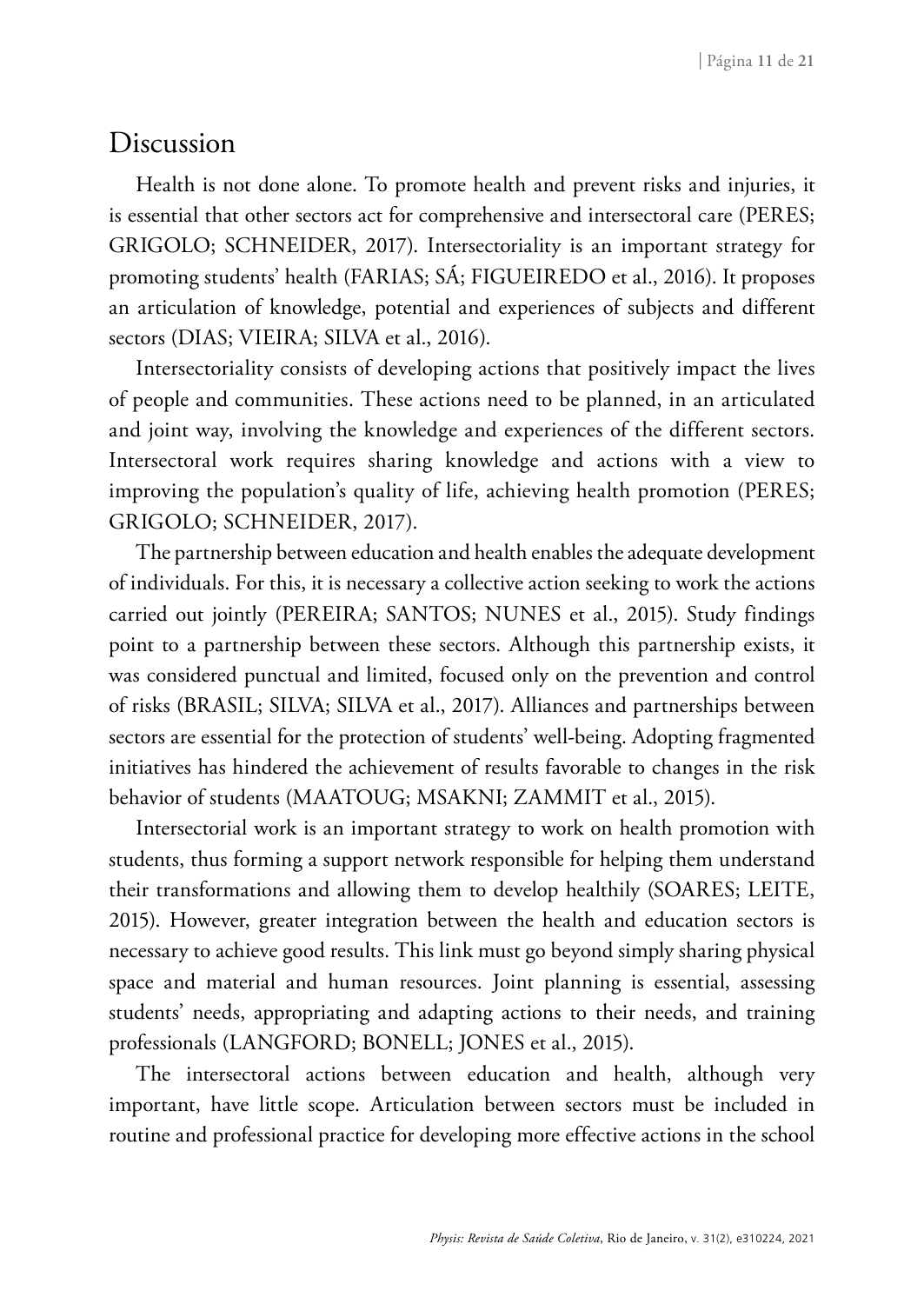environment (SILVA; BODSTEIN, 2016). For Maffesoli (MAFFESOLI, 2010), the way of life of each person and of the masses, the know-how, know-say and know-live defines the everyday. In daily practice, it implies coexisting in intersectoral actions and using professional know-how for effective and affective comprehensive care for health promotion and prevention of risks and injuries in the school environment.

The relationship between health and education is an important pillar of PSE. However, this relationship is often summarized in actions developed in a timely manner (FARIAS; SÁ; FIGUEIREDO et al., 2016). Intersectoral work requires simultaneous efforts to achieve results, requiring dialogue, involvement and connection of all actors involved (TOOHER; COLLINS; BRAUNACK-MAYER et al., 2017).

The school environment is an important space for actions by the FHS team; however, these actions are not carried out due to other activities developed in this service. A study carried out in Fortaleza, Ceará, Brazil, points to spontaneous demand as a factor that makes it difficult for FHS professionals to develop actions jointly with education (BRASIL; SILVA; SILVA et al., 2017). Despite this, collective construction and co-management between sectors is necessary for the development of PSE. Therefore, it is important to create strategies that strengthen ties and bring health closer to education (PRADO; MEDINA; AQUINO, 2017).

Health and education professionals need to have a different perspective on issues involving students, in order to propose policies and actions to be developed in a comprehensive manner, taking into account some of educational guidelines, how to communicate and get to know each other, carrying out actions with a view to the public's vulnerabilities. The union of these sectors can transform the reality of students, making them protagonists in the care of their health, as well as disseminators of risk prevention (ABRAMOWICZ; CRUZ; MORUZZI, 2016; PRADO; MEDINA; AQUINO, 2017).

When analyzing the school environment and the audience of children and adolescents, it can be considered that, in the context of postmodernity, it is believed that the human being lives in a tribe. In these tribes, they play, at the same time, the role of spectators and actors of the process (MAFFESOLI, 2014), being able to use their powers and be actors, main actors, to promote their health and spectator of healthier life choices. Thus, "it is necessary to bring out the treasure that is there. There is a treasure in children, in students, in others; therefore, all the work, in a way, consists not only of pulling, but of making it come out, accompanying a process" (D'ÁVILA,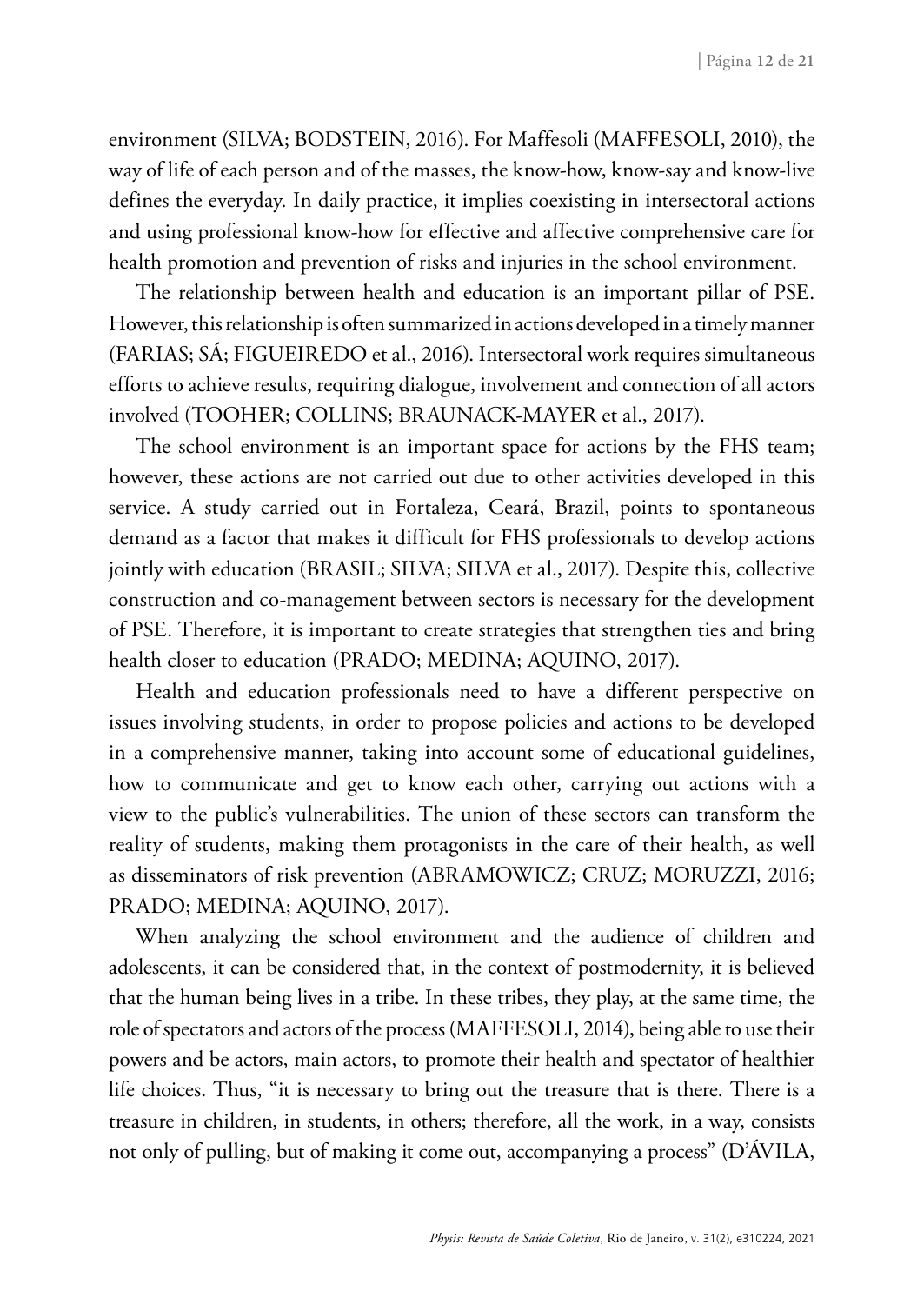2017, p. 1410). Furthermore, student engagement in actions to promote healthy habits is an essential tool for the group/tribe of students to incorporate the adoption of new behaviors (HOELSCHER; MOAG-STAHLBERG; ELLIS et al., 2016).

With intersectorality, PSE activities are possible and it is possible to intervene on the conditions and act on behaviors that can be modified. For greater reach of actions, activities carried out in the school environment must be adapted to the skills of each audience, enabling greater enthusiasm and interest in the actions performed (NORMAN; NYBERG; ELINDER et al., 2016). District managers have a significant influence on the interorganization of intersectoral actions (DIAS; VIEIRA; SILVA et al., 2016). For the sustainability of PSE as a policy, managers must direct efforts towards the development of actions that influence the population's quality of life and coordinate intersectoral actions through the strengthening of territorialization strategies and co-responsibility for health and education (FARIAS; SÁ; FIGUEIREDO et al., 2016). Furthermore, it is up to the managers to make the planned actions feasible, with financing, considering the articulation with the spheres of power and with other sectors (LANGFORD; BONELL; JONES et al., 2015).

Intersectoriality in health involves constant negotiations to determine the actions to be developed. Although complex, it is a fundamental tool for the convergence of initiatives, transforming the fragmented model of health care (MAGALHÃES, 2015). The practice of empowering the school community, through intersectoral actions, brings a new meaning to health, which is no longer seen as something only biological (SILVA; BODSTEIN, 2016) and includes comprehensive care and co-responsibility for health promotion. The expanded concept of health itself becomes an incentive for intersectoral actions, as it is understood that health is beyond the sector itself and, for it to be achieved, it needs the performance of other services, such as schools. Finally, intersectorality refers to the expansion of health and comprehensive care and can overturn the fragmented and mechanistic model of health actions. This implies adopting a new way of working, uniting with other sectors to face the problems (PERES; GRIGOLO; SCHNEIDER, 2017; VIEGAS; PENNA, 2015).

In this way, the medical culture, of biologicist reason, can be replaced by comprehensive and person-centered care (VIEGAS; PENNA, 2015); in the human being who, in contemporary times, turns to the culture of feeling (MAFFESOLI, 1995), of being together, causing a resurgence of group ties,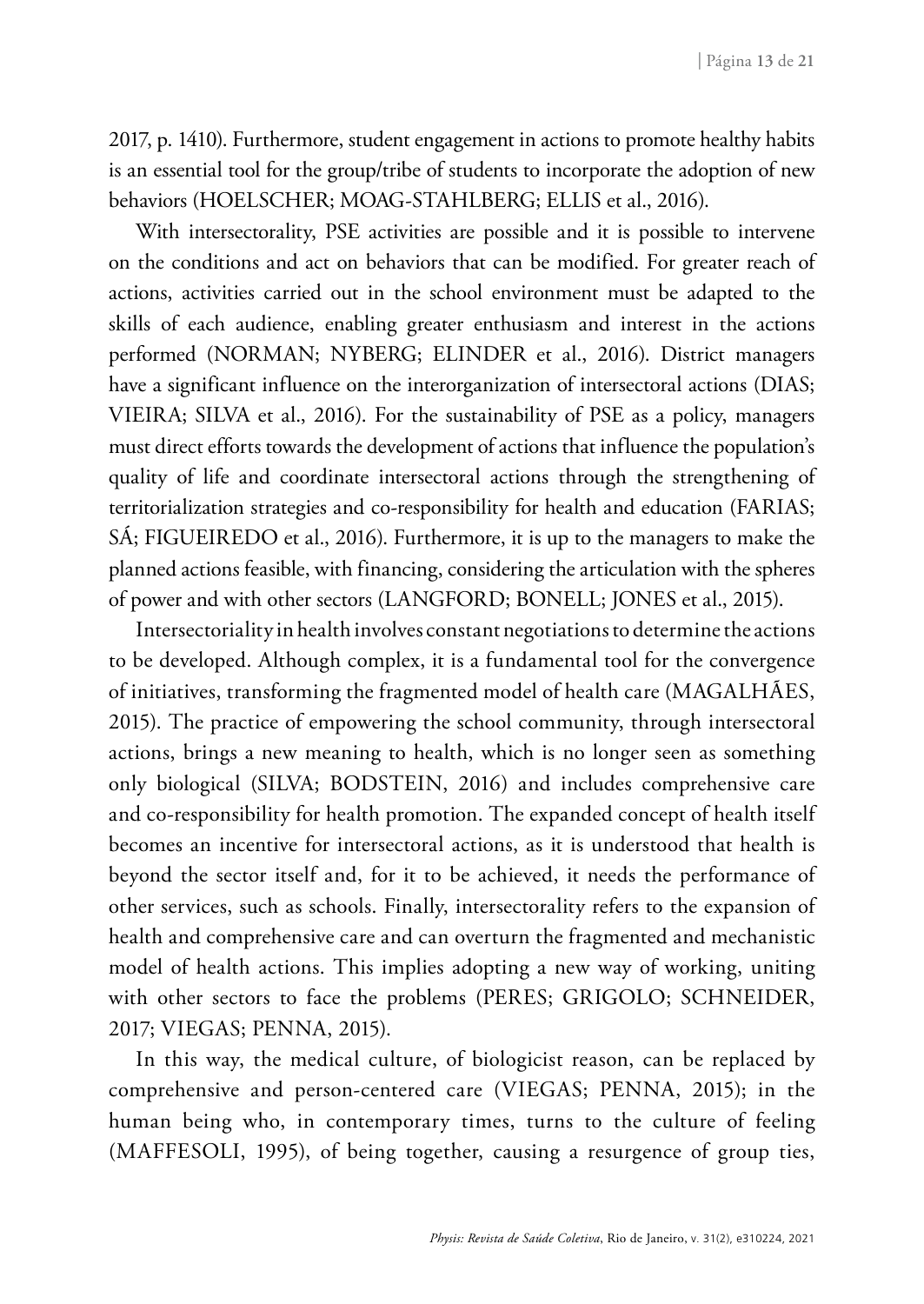the desire to belong to a group, to be part of communities (MAFFESOLI, 2010; MAFFESOLI, 2014; MAFFESOLI, 2005), in life expectancy with better quality (VIEGAS; PENNA, 2015).

Health alone will not be able to improve students' quality of life. To achieve this goal, it is necessary to involve other sectors of the community and family members (SOUSA; ESPERIDIÃO; MEDINA, 2017). The family and society play an important role in the education of children and adolescents, as well as the school. After the family environment, the school becomes one of the main promoters of socialization of individuals, corroborating the consent of differences and disseminating equality and respect to all citizens (OLIVEIRA; ALBERTO; BITTENCOURT, 2016). The information and values taught by these entities imply the formation of being, enable better choices, help clarify doubts and even strengthen students in situations of vulnerability (SILVA; NUNES; PRIOTTO et al., 2015).

To understand the social and family context, it is necessary to strengthen ties with the family, and it is necessary to establish moments of dialogue with parents (COSTA; ZEITOUNE; QUEIROZ et al., 2015). Still, it is of utmost importance to reserve moments to listen to the problems present in the community responsible for directly affecting students' quality of life (NUNES; OLIVEIRA; BEZERRA et al., 2014). These partnerships help to restore the health of children/adolescents and transform their customs.

Human living is uneven, irregular and distinct. To understand it in broadly and comprehensively, it is necessary to be aware of the different realities where it is inserted (MAFFESOLI, 2014), which was configured in this study with three cases. Joint work of parents, teachers and health professionals enables the solution of problems raised in the school environment (LÓPEZ; FIERRO; MONTOYA; ORTEGA, 2016). Adequate preparation of parents contributes to the adoption of healthy habits by children, since it can be configured as sharing of healthier acts and attitudes in the family environment (NORMAN; NYBERG; ELINDER et al., 2016). Family involvement also makes it possible to recognize students' risk behaviors because they replicate behaviors experienced at home at school (MONTEIRO; BIZZO, 2015).

Even with the approach of health professionals to the inequalities that emerge in the service, policies covering other departments and establishing intersectoriality as an important strategy for the promotion of students' health are also necessary (FARIAS; SÁ; FIGUEIREDO et al., 2016; MORRISON; PONS-VIGUÉS; DIEZ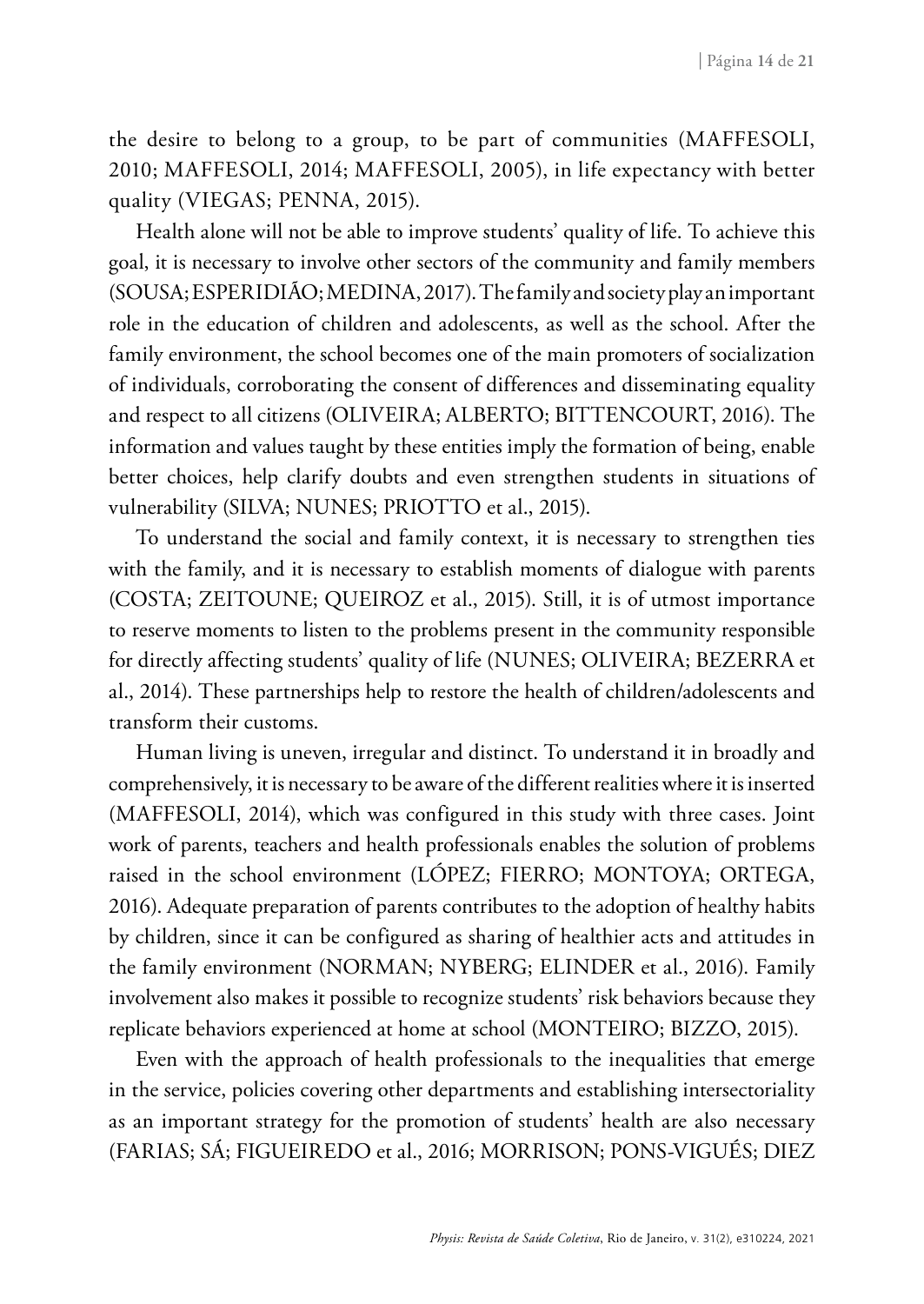et al., 2015). Moreover, it is also necessary to involve the community and recognize its capacity to promote self-care, valuing its remarkable role in the elaboration of strategies to face its problems (NUNES; OLIVEIRA; BEZERRA et al., 2014).

The union of education and health sectors is a necessary pillar to be able to transform the country's health conditions. However, this will only be achieved if the actions developed are planned and executed involving all actors: students, parents, community, managers, health and education professionals.

### Conclusion

The results clarify that intersectoriality is an important strategy for health promotion and the prevention of risks and injuries of students. However, full involvement of health and education is necessary, from elaboration to execution of actions, with the involvement of the family and the community being considered. These services need to work in an articulated way, valuing different knowledge, with a view to improving students' quality of life.

Health and education indicate intersectoriality, but it proves to be fragile, permeated by the practice of fragmented, punctual and limited actions, implying a low improvement in the health conditions of those involved.

As it is an intersectoral program, designed to be developed jointly, PSE can enable a closer relationship between these services by expanding access to health promotion and risk prevention actions for the school community, acting on the determinants and conditions of the health-disease process. Municipal managers have a fundamental role in making this program feasible and carrying out actions with the responsibility of the sectors. Nurses have an important role in articulating intersectoral actions. The empowerment of students, through intersectoral actions, enables them to be protagonists of self-care, which may imply daily actions that thus transform their reality and have a better quality of life. Comprehensive health and education imply intersectorality and organized civil society.

## References

ABRAMOWICZ A.; CRUZ A. C. J.; MORUZZI A. B. Some notes: Who cares about the common national curriculum for early childhood education? Debates em educação, v. 8, n. 16, p. 46-65, 2016. Availablefrom:<http://www.seer.ufal.br/index.php/debateseducacao/article/ viewFile/2385/2134>. Cited 2017 May 11.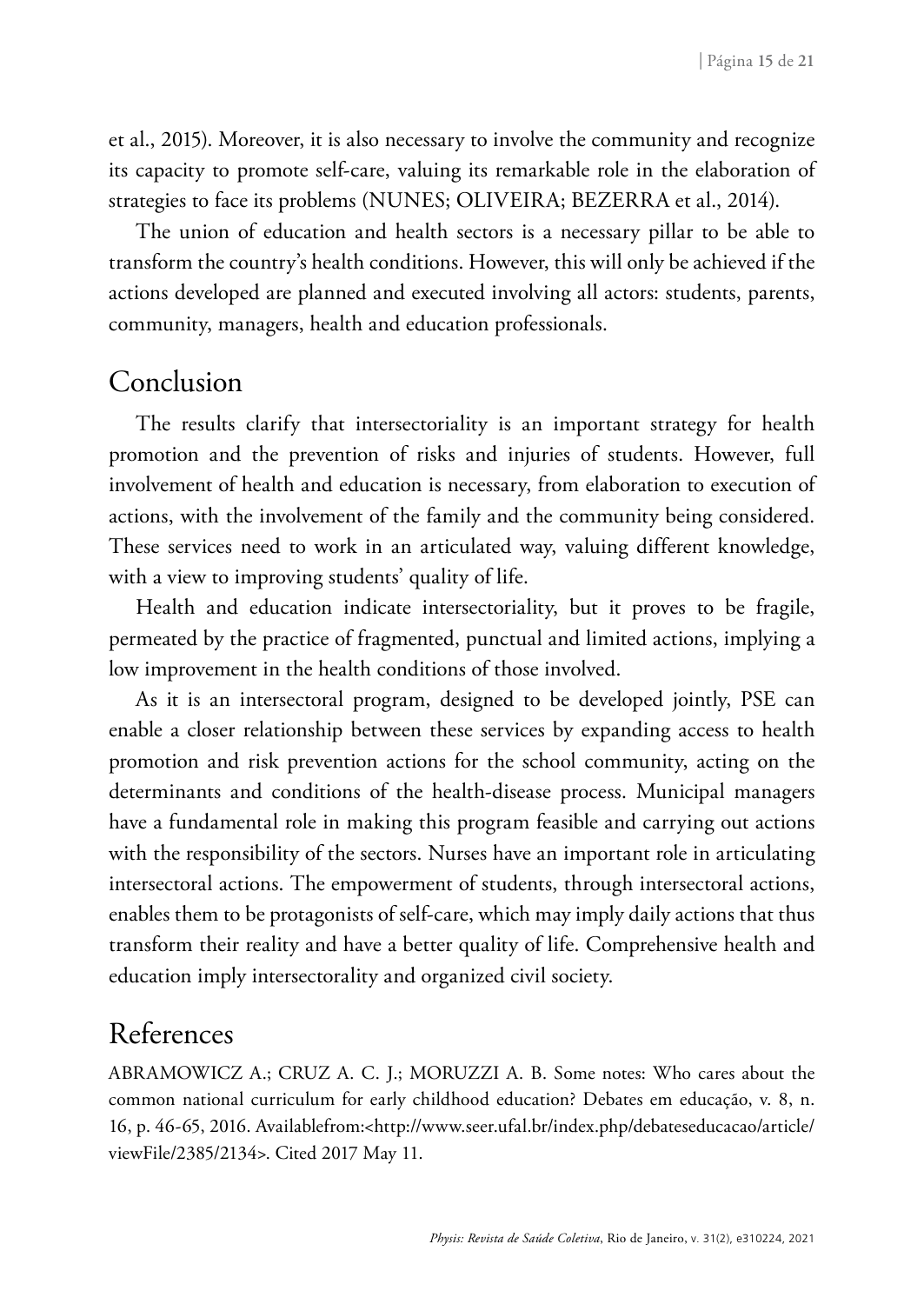BARDIN L. Análise de conteúdo. 1. ed. Reto L. A.; Pinheiro A., tradutor. São Paulo (SP): Edições 70, 2011.

BIGS, Brazilian Institute of Geography and Statistics. Estimated population 2016.Available from: <http://cidades.ibge.gov.br/xtras/uf.php?lang=&coduf=31&search=minas-gerais>.

BRASIL E. G. M.; SILVA R. M. S.; SILVA M. R. F.; RODRIGUES D. P.; QUEIROZ M. V. O. Adolescent health promotion and the School Health Program: complexity in the articulation of health and education. Rev Esc Enferm USP, v.51, 2017. Available from: <http://www.revenf.bvs.br/scielo.php?script=sci\_arttext&pid=S0080-62342017000100454> Cited: 2019 March 06.

BRASIL. Ministério da Saúde. Caderno de atenção básica: saúde na escola, Brasília, DF, Ministério da Saúde: Secretaria de Atenção à Saúde, Departamento de Atenção Básica, 2009. Disponível em: <http://dab.saude.gov.br/docs/publicacoes/cadernos\_ab/ab cad24.pdf>.

BRASIL. Ministério da Saúde. Decreto-lei nº 6.286, de 5 de dezembro de 2007. Institui o Programa Saúde na Escola-PSE e dá outras providências, Brasília, DF, 2007. Disponível em: <http://www.planalto.gov.br/ccivil\_03/\_ato2007-2010/2007/decreto/d62 86.htm>.

CHIARI A. P. G.; FERREIRA R. C.; AKERMAN M.; AMARAL J. H. L.; MACHADO K. M.; SENNA M. I.B. Inter-sector network in Brazil's School Health Program: subjects, perceptions, and practices. Cad Saúde Pública, v. 34, n. 5, 2018. Available from: <http:// www.scielo.br/scielo.php?script=sci\_arttext&pid=S0102-311X2018000505009> Cited: 2019 Mach 06.

COSTA R. F.; ZEITOUNE R. C. G.;QUEIROZ M. V. O.;GARCÍA C. I. G.; GARCÍA M. J. R. Adolescent support networks in a health care context: the interface between health, family and education. Rev. esc. enferm. USP, v. 49, n. 5, 2015. Available from: <http://www.scielo.br/ scielo.php?script=sci\_arttext&pid=S0080-62342015000500741>. Cited 2019 March 06.

D'ÁVILA C. Educação como processo de iniciação: por uma didática raciovitalista no contexto da pós-modernidade - entrevista com o sociólogo Michel Maffesoli. Rev. Diálogo Educ., Curitiba, v. 17, n. 54, p. 1401-1417, jul./set. 2017. Available from: [http://dx.doi.org/10.7213/1981-](http://dx.doi.org/10.7213/1981-416X.17.054.EN01) [416X.17.054.EN01](http://dx.doi.org/10.7213/1981-416X.17.054.EN01)

DIAS M. S. A.; VIEIRA F. M. B. R.; SILVA L. C. C.; VASCONCELOS M. I. O.; MACHADO M. F. A. S. Inter-professional collaboration in the 'Health and Prevention in Schools' Project. Ciênc saúde colet, Brazil, v. 21, n. 6, p. 1789-1798, 2016. Available from: <http://www.scielo.br/ pdf/csc/v21n6/en\_1413-8123-csc-21-06-1789.pdf> Cited in: 2018 Feb 25.

FARIAS I. C. V.; SÁ R. M. P. F.; FIGUEIREDO N.; FILHO A. M. Cross-sectorial Analysis in the Health at Schools Program. Rev bras educ medica, v. 40, .2, p. 261-7, 2016. Available from: <http://www.scielo.br/pdf/rbem/v40n2/1981-5271-rbem-40-2-0261.pdf>. Cited: 2017 Mar 12.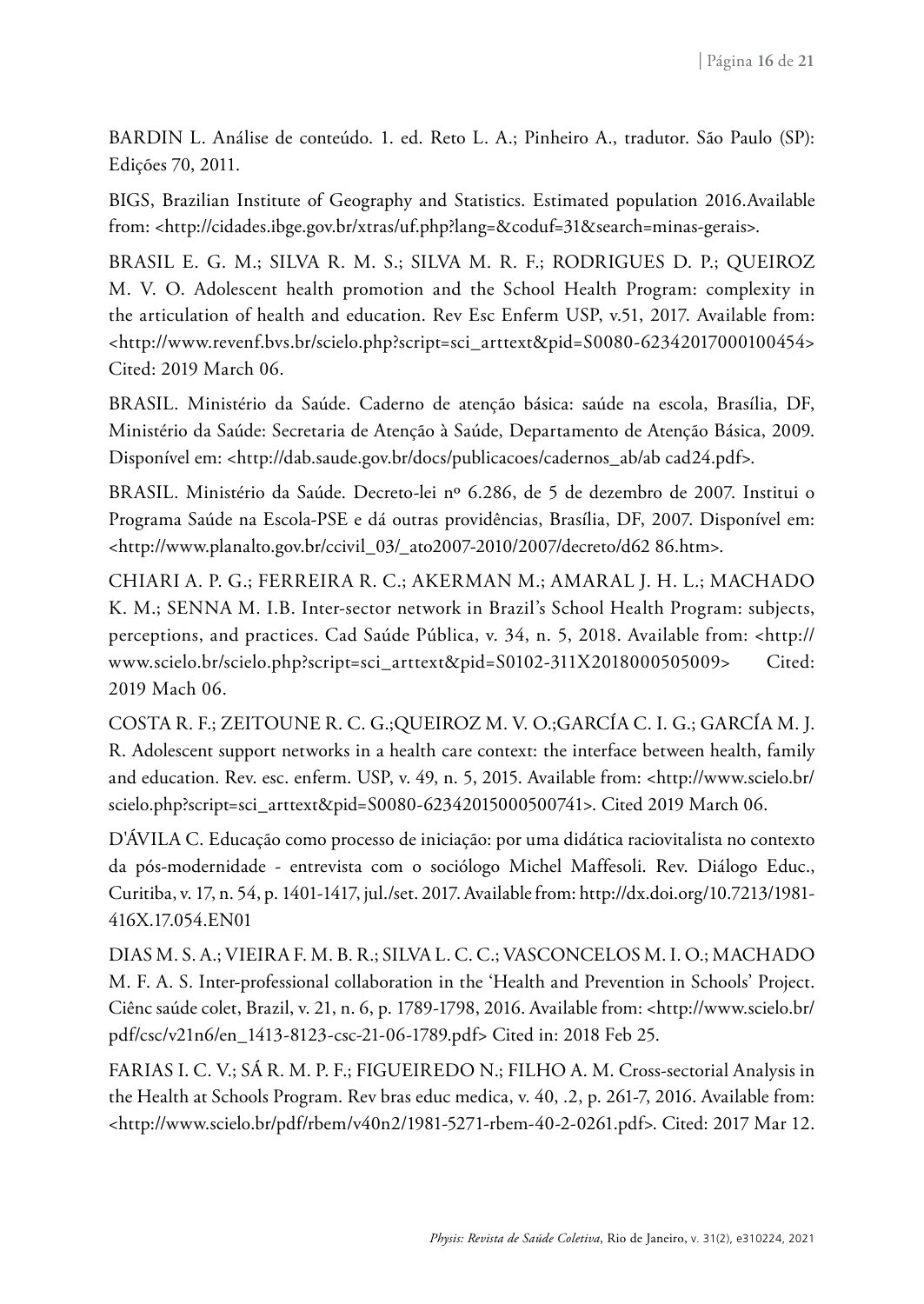GONDIM P. S.; SOUTO N. F.; MOREIRA C. B.; CRUZ M. E. C.; CAETANO F. H. P.; MONTESUMA F. G. Accessibility of adolescents to sources of information on sexual and reproductive health. Ver bras crescimento desenvolv hum, Brazil, v. 25, n. 1, p. 50-3, 2015. Available from: <https://www.revistas.usp.br/jhgd/article/view/96767/96166>Cited: 2017 Apr 25.

HOELSCHER D.M.; MOAG-STAHLBERG A.; ELLIS K.; VANDEWATER E. A.; MALKANI R. Evaluation of a student participatory, low-intensity program to improve school wellness environment and students' eating and activity behaviors. [Int J Behav Nutr Phys Act](https://www.ncbi.nlm.nih.gov/pmc/articles/PMC4866070/) , v. 13, n. 59, 2016. Available from: <https://www.ncbi.nlm.nih.gov/pmc/articles/PMC4866070/>. Cited 2017 Apr 22.

LANGFORD R.; BONELL C.; JONES H.; CAMPBELL R. Obesity prevention and the Health promoting Schools framework: essential components and barriers to success. [Int J Behav](https://www.ncbi.nlm.nih.gov/pmc/articles/PMC4330926/) [Nutr Phys Act](https://www.ncbi.nlm.nih.gov/pmc/articles/PMC4330926/), v. 12, n. 15, 2015. Available from: <[https://www.ncbi.nlm.nih.gov/pmc/articles/](https://www.ncbi.nlm.nih.gov/pmc/articles/PMC4330926/) [PMC4330926/](https://www.ncbi.nlm.nih.gov/pmc/articles/PMC4330926/)>. Cited 2018 Feb 25.

LÓPEZ M. M.; FIERRO E. F.; MONTOYA M. S. F.; ORTEGA A. M. A. Education and promotion of healthy food habits in preschoolers. An educational experience. Rev iberoam educ investi Enferm, v. 6, n. 2, p. 47-53, 2016. Available from: <http://www.enfermeria21.com/ revistas/aladefe/articulo/202/> Cited: 2017 Apr 22.

MAATOUG J.; MSAKNI Z.; ZAMMIT N.; BHIRI S.; HARRABI I.; BOUGHAMMOURA L.; et al. School-Based Intervention as a Component of a Comprehensive Community Program for Overweight and Obesity Prevention, Sousse, Tunisia, 2009–2014. Prev Chronic Dis, v. 12, 2015. Available from: [<https://www.ncbi.nlm.nih.gov/pmc/articles/PMC4584471/?tool=pubmed](https://www.ncbi.nlm.nih.gov/pmc/articles/PMC4584471/?tool=pubmed)>. Cited: 2018 Feb 25.

MAFFESOLI M. A contemplação do mundo. 1. ed. Porto Alegre (RS): Artes e Ofícios, 1995.

\_\_\_\_\_\_\_\_\_\_\_\_\_\_. Elogio da razão sensível. 2. ed. Stuckenbruck ACM, tradutor. Petrópolis (RJ): Vozes, 2005.

\_\_\_\_\_\_\_\_\_\_\_\_\_\_. O conhecimento comum: introdução à sociologia compreensiva. 2. ed. Trinta A. R., tradutor. Porto Alegre (RS): Sulina, 2010.

\_\_\_\_\_\_\_\_\_\_\_\_\_\_. The time of the tribes: the decline of individualism in mass societies. 5. ed. Rio de Janeiro (RJ): Forense Universitária, 2014.

MAGALHÃES R. Constraints and opportunities for inter-sector health promotion initiatives: a case study. Cad saude publica, v. 31, n. 7, p. 1427-36, 2015. Available from: <http://www. scielo.br/pdf/csp/v31n7/0102-311X-csp-31-7-1427.pdf>. Cited 2017 Mar 12.

MONTEIRO P. H. N.; BIZZO N. Health in school: an examination of the reference documents for the forty years of compulsory health programs, 1971-2011. História, Ciências, Saúde Manguinhos, v. 22, n. 2, p. 411-27, 2015. Available from: <http://www.scielo.br/pdf/ hcsm/v22n2/0104-5970-hcsm-2014005000028.pdf>Cited: 2018 Feb 23.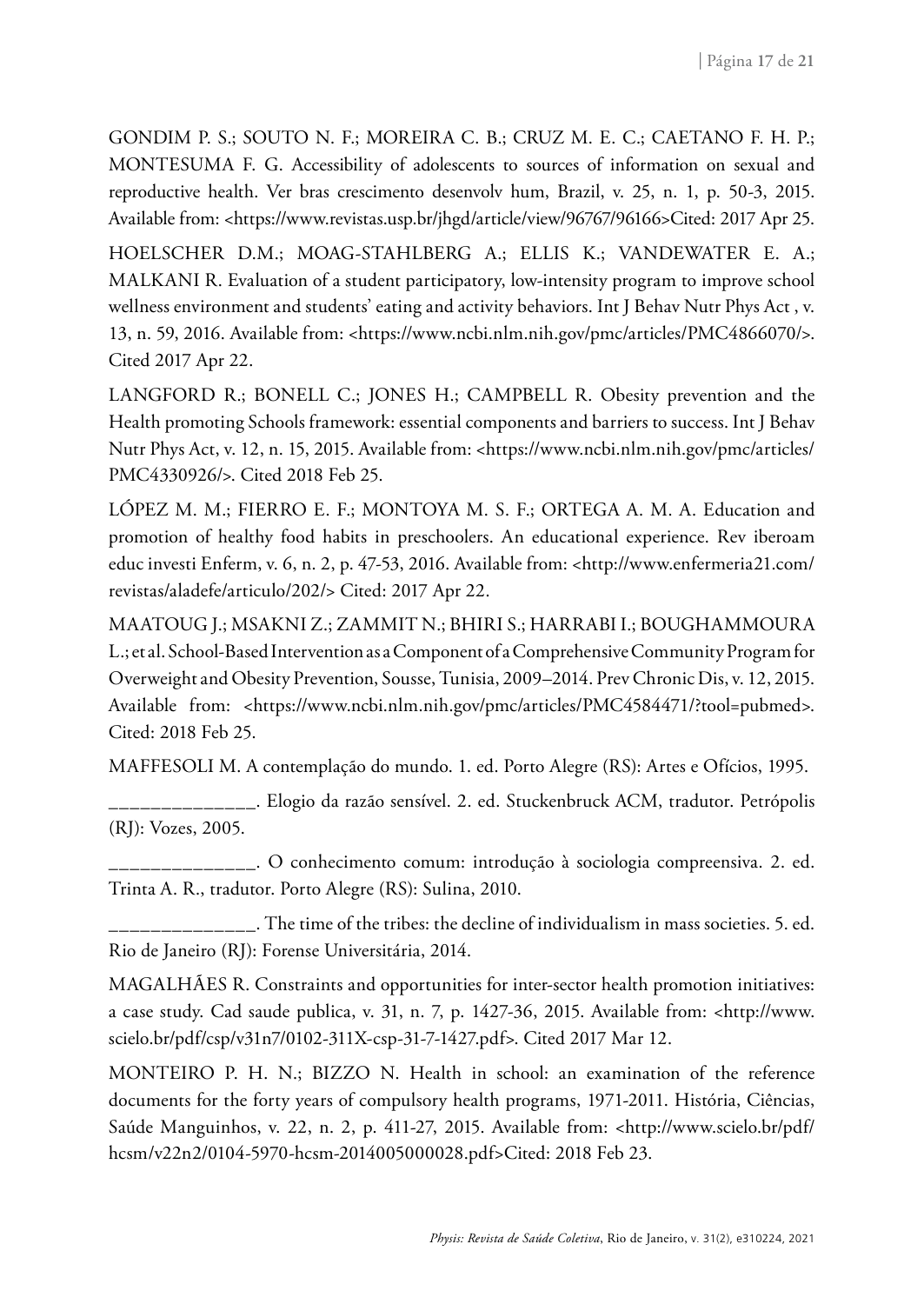MORRISON J.; PONS-VIGUÉS M.; DIEZ E.; PASANIN M. I.; SALAS-NICÁS S.; BORRELL C. Perceptions and beliefs of public policymakers in a Southern European city. [Int J Equity Health,](https://www.google.com.br/url?sa=t&rct=j&q=&esrc=s&source=web&cd=1&cad=rja&uact=8&ved=0ahUKEwj1lOWKhunTAhXJEJAKHQUdDg8QFggsMAA&url=http%3A%2F%2Fequityhealthj.biomedcentral.com%2F&usg=AFQjCNHmFhwWwYr_JmCw0dST1in0PeILkA&sig2=_jRapad2HrtVRe49iYLiuQ) v. 14, n. 18, 2015. Available from: <https://www.ncbi.nlm.nih.gov/pmc/ articles/PMC4343064/>. Cited 2017 May 11.

NITSCHKE R. G.; THOLL A. D.; POTRICH T.; SILVA K. M.; MICHELIN S. R.; LAUREANO D. D. Contributions of Michel Maffesoli's Thinking to Research in Nursing and Health. Texto contexto enferm, v. 26, n. 4, p: 1-12, 2017. Available from: [<http://www.scielo.br/](http://www.scielo.br/pdf/tce/v26n4/en_0104-0707-tce-26-04-e3230017.pdf) [pdf/tce/v26n4/en\\_0104-0707-tce-26-04-e3230017.pdf](http://www.scielo.br/pdf/tce/v26n4/en_0104-0707-tce-26-04-e3230017.pdf)>. Cited 2018 March 18.

NORMAN A.; NYBERG G.; ELINDER L. S.; BERLIN A. [One size does not fit all–](https://www.ncbi.nlm.nih.gov/pmc/articles/PMC4712479/) [qualitative process evaluation of the Healthy School Start parental support programme to](https://www.ncbi.nlm.nih.gov/pmc/articles/PMC4712479/) [prevent overweight and obesity among children in disadvantaged areas in Sweden](https://www.ncbi.nlm.nih.gov/pmc/articles/PMC4712479/). BMC Public Health, v. 16, n. 37, 2016. Available from: <https://www.ncbi.nlm.nih.gov/pmc/articles/ PMC4712479/>. Cited 2017 Apr 22.

NUNES J. M.; OLIVEIRA E. N.; BEZERRA S. M. N.; COSTA P. N. P.; VIEIRA N. F. C. Educational practice with women in the community: prevention of pregnancy in adolescence. Texto Contexto Enferm, v. 23, n. 3, p. 791-8, 2014. Available from: <http://www.scielo.br/pdf/ tce/v23n3/0104-0707-tce-23-03-00791.pdf>. Cited 2017 Sep 17.

OLIVEIRA C.E.; ALBERTO M. F. P.; BITTENCOURT N. F. B. Tensions and contradictions in political discourses on the fight against homophobia in the context of the Brazilian school. Rev latinoam cienc soc niñez juv, v. 14, n. 2, p. 1479-92, 2016. Available from: http://www. scielo.org.co/pdf/rlcs/v14n2/v14n2a41.pdf>. Cited 2017 May 11.

PEREIRA S.; SANTOS J. N.; NUNES M. A.; OLIVEIRA M. G.; SANTOS T. S.; REIS V. O. M. Health and education: a partnership required for school success. CoDAS, v. 27, n. 1, p.58-64, 2015. Available from: <http://www.scielo.br/scielo.php?script=sci\_arttext&pid =S2317-17822015000100058> Cited: 2017 Mar 12.

PERES G. M.; GRIGOLO T. M.; SCHNEIDER D. R. Challenges of the Intersectoral Approach in the Implementation of a Program for the Prevention of Drug Abuse. Psicologia: Ciência e Profissão, v. 37, n. 4, p. 869-882, 2017. Available from: <http://www.scielo.br/pdf/ pcp/v37n4/1414-9893-pcp-37-04-0869.pdf>. Cited: 2019 March 06.

PRADO N. M. B. L.; MEDINA M. G.; AQUINO R. Intersectoral action for health promotion in local systems: a study of evaluability. Saúde debate, v. 41, n. 3, 2017. Available from: [<http://www.](http://www.scielo.br/scielo.php?script=sci) [scielo.br/scielo.php?script=sci\\_](http://www.scielo.br/scielo.php?script=sci)arttext&pid=S0103-11042017000700214>. Cited 2019 March 06.

RIBEIRO M. S. S; RIBEIRO C. V. Health and prevention at schools: elements for evaluating social projects in Juazeiro, Bahia, Brazil. Interface (Botucatu), Brazil, v. 19, n. 53, p. 337-48, 2015. Available from: <http://www.scielo.br/pdf/icse/2015nahead/1807-5762 icse-1807-576220140474.pdf> Cited: 2017 Apr 23.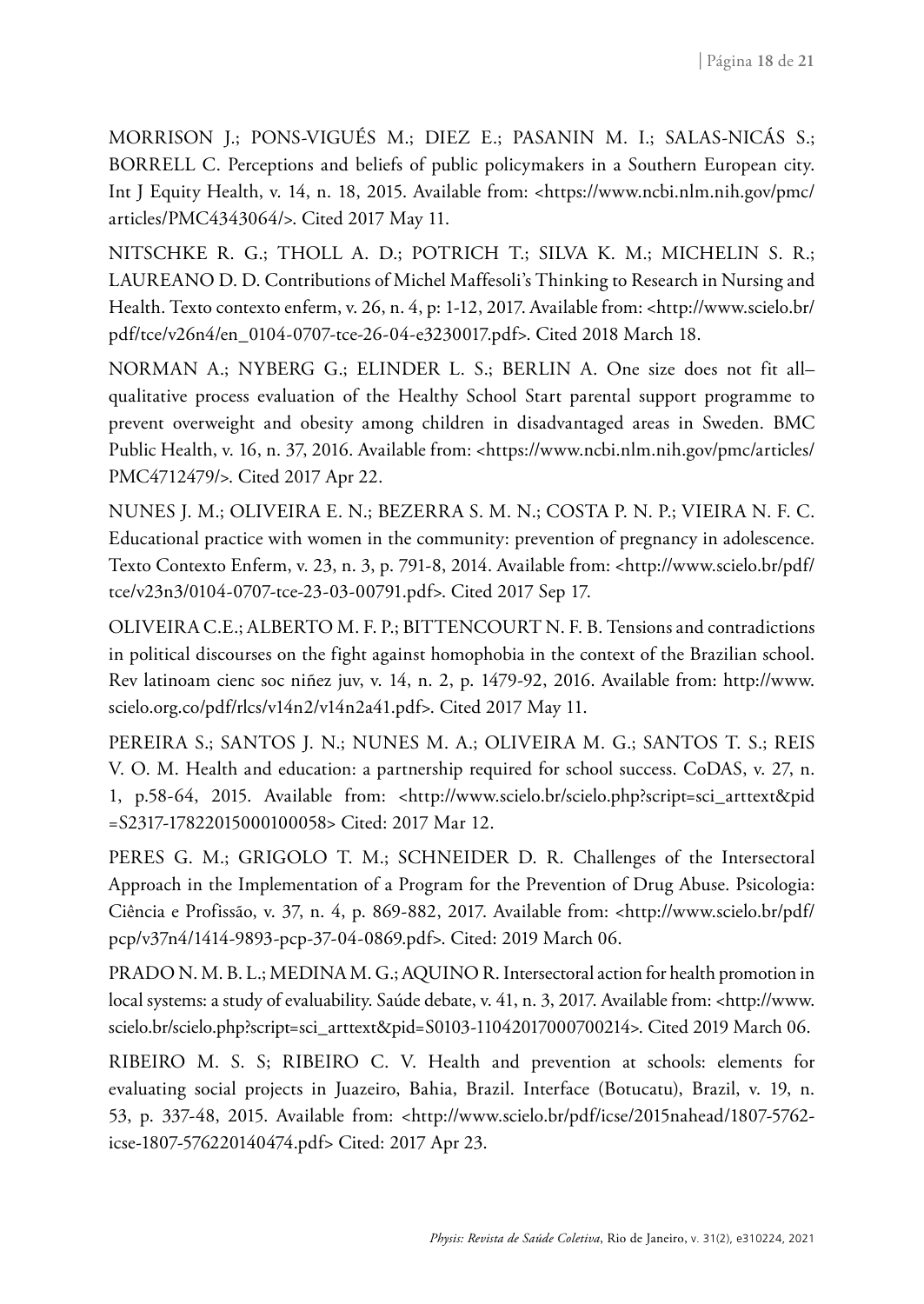SILVA C. S.; BODSTEIN R. C. A. A theoretical framework on intersectoral practice in School Health Promotion. Cien saude colet, v. 21, n. 6, p. 1777-88, 2016. Available from:<http:// www.scielo.br/scielo.php?pid=S1413-81232016000601777&script=sci\_arttext&tlng=en>. Cited 2017 Mar 12.

SILVA M. A. L.; NUNES M. R.; PRIOTTO E. M. T. P.; BRAGA I. F.; SANTOS S. D. Protective factors to reduce vulnerability to health. Rev min Enferm, v.19, n. 3, p. 653-58, 2015. Available from: <http://www.reme.org.br/artigo/detalhes/1030>. Cited 2017 Mar 19.

SOARES T. M. S.; LEITE M. C. L.; MEINCKE S. M. K.; RIBEIRO J. P.; GOMES G. C.; SILVA P. A. Sex education for teens: alliance between school and nursing/ healthcare. Revista espaço para a saúde, v. 16, n. 3, p. 47-52, 2015. Available from: <http://www.uel.br/revistas/uel/ index.php/espacoparasaude/article/view/20019>Cited: 2017 Mar 19.

SOUSA M. C.; ESPERIDIÃO M. A.; MEDINA M. G. Intersectorality in the 'Health in Schools' Program: an evaluation of the political-management process and working practices. Ciência saúde coletiva, Brazil, v. 22, n. 6, p. 1781-90, 2017. Available from: <http://www.scielo. br/pdf/csc/v22n6/en\_1413-8123-csc-22-06-1781.pdf>Cited: 2018 Feb 23.

TOOHER R.; COLLINS J.; BRAUNACK-MAYER A.; BURGESS T.; SKINNER R.; O'KEEFE M.; et al. Intersectoral collaboration to implement school-based health programmes: Australian perspectives. *Health Promotion International, v.* 32, n. 2, p. 312-321, 2017. Available from: <https://academic.oup.com/heapro/article/32/2/312/3062464>. *Cited 2019 March 06.* 

VIEGAS S. M. F.; PENNA C. M. M. Integrality: life principle and right to health. Invest educ Enferm, v. 33, n. 2, p. 237-247, 2015. Available from <http://www.scielo.org.co/scielo. php?script=sci\_arttext&pid=S0120-53072015000200006&lng=en&nrm=iso>. Cited 2018 Mar 04.

VIEGAS S. M. F.; PENNA C. M. M. The dimensions of the comprehensiveness on healthcare within the routine of the Family Health Strategy in the Jequitinhonha Valley, Minas Gerais, Brazil. Interface (Botucatu), Brazil, v. 19, n. 55, p. 1089-1100, 2015. Available from: <http:// www.scielo.br/pdf/icse/v19n55/1807-5762-icse-1807-576220140275.pdf> Cited: 2017 Apr 25.

YIN R. K. Case study: planning and methods. 5. ed. Herrera C. M., translator. Porto Alegre (RS): Bookman, 2015.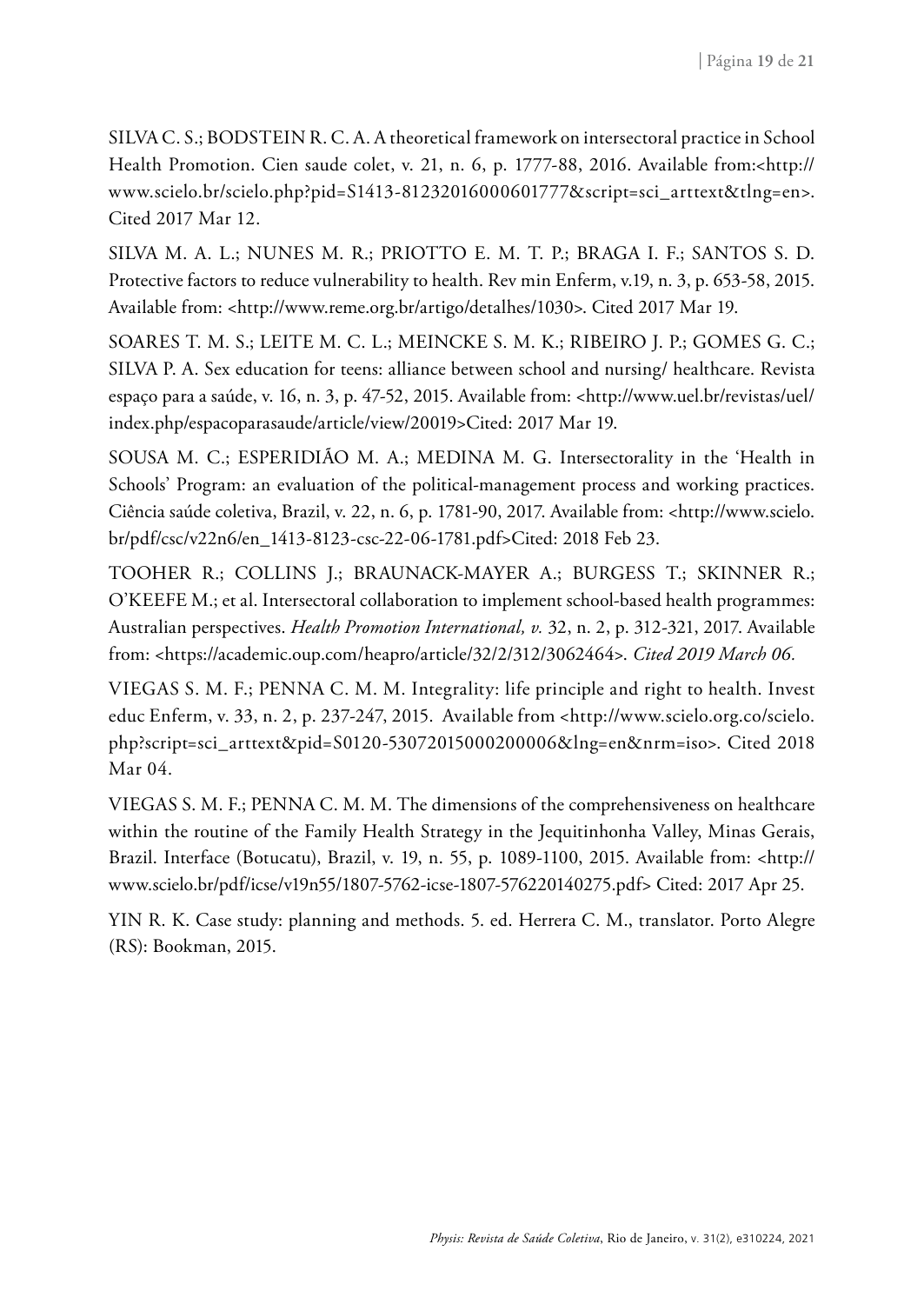## *Resumo*

### *Ações intersetoriais entre a saúde e a educação: apontamentos para o programa saúde na escola*

Objetivo: compreender as ações intersetoriais entre a Saúde e a Educação e o contexto do Programa Saúde na Escola em três municípios de distintas regiões sanitárias do estado de Minas Gerais, Brasil. Método: trata-se de um estudo de casos múltiplos holístico-qualitativo, fundamentado na Sociologia Compreensiva do Cotidiano, com 91 participantes, sendo 38 profissionais da Saúde e 53 profissionais da Educação. Utilizaram-se a entrevista individual aberta e os registros em notas de campo operacionais do desenvolvimento da pesquisa. Os dados foram coletados em 2016 e utilizou-se a Análise de Conteúdo Temática, obedecendo à técnica analítica da síntese cruzada dos casos, em consonância ao referencial metodológico de estudo de casos múltiplos holístico. Resultados: apontam um baixo envolvimento entre os setores Saúde e Educação levando à prática de ações fragmentadas, pontuais e limitadas e implicando baixa melhoria das condições de saúde. Conclusões: para modificar esse contexto, é fundamental o envolvimento dos profissionais da Saúde e da Educação, além dos próprios escolares, pais, comunidade e gestores. A união desses atores é necessária para a transformação das condições de saúde dos estudantes. No entanto, isso só será alcançado se as ações desenvolvidas forem planejadas e executadas envolvendo esses atores e a comunidade escolar.

 **Palavras-chave:** colaboração intersetorial; saúde; educação; saúde escolar; promoção da saúde.